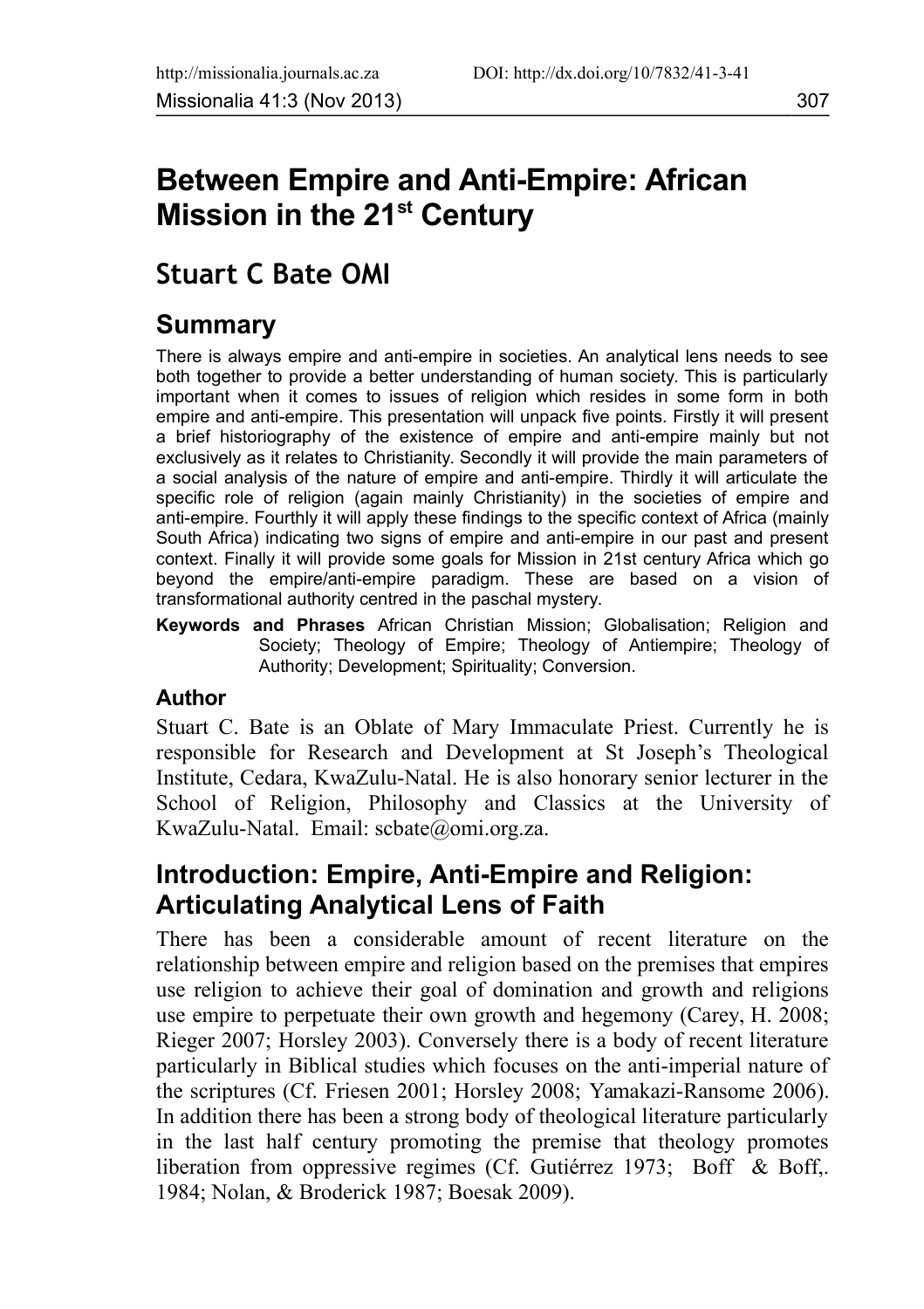I suggest that there is always some aspect of empire and anti-empire in societies. An analytical lens needs to see both together to provide a better understanding of social dynamics. This is particularly important when it comes to issues of religion which resides in some form in both empire and anti-empire. However, I want to propose that the empire/anti-empire paradigm needs to be overcome to create a Missiology for  $21<sup>st</sup>$  century Africa.

## **A brief histography of empire, anti-empire and Christianity Christianity Empire and Anti-empire in the Scriptures and the Early Church**

Several empires provide the background context to the Old and New Testaments.<sup>[1](#page-1-0)</sup> Empires are criticised in the Old Testament because they are destructive of God's people by placing them in captivity or because they rule unjustly. Nevertheless, some Old Testament texts are more supportive of political governance. They usually relate to the establishment of the Jewish Kingdom or its restoration. The notion of the messiah is linked to these texts (Carey H. 2008:181). In the New Testament, a number of texts, such as Mark 12 and Romans 13, take the position that God is supportive of human political institutions (Carey H. 2008 181). Other texts such as some of those relating to the Kingdom of God and to the establishment of the Church seem to justify empires.<sup>[2](#page-1-1)</sup>

However, many of the New Testament narratives are critical of empire. These include the narrative of Jesus' birth, those parts of his preaching which point to anti-empire values in God's kingdom, Jesus before Pilate and the narrative of the passion and crucifixion. This has prompted the suggestion that "Jesus' mission was primarily in opposition to Roman imperial rule [which] poses a challenge to the standard, older construction of Jesus as opposed to 'Judaism'" (Horsley 2008:95). Opposition to empire is probably most clearly seen in the book of revelation which "provides a devastating attack on imperial rule which is radical and uncompromising" (Carey H. 2008: 181). These examples have prompted the comment that the New Testament "was written about and by politically powerless people" (Cobb 2003 §V).

#### **Christianity and Empire from the Edict of Milan to the Reformation: Christendom**

In 313 AD, the situation in the Roman Empire changed radically as Constantine gave state recognition to Christianity. Then, in 380, Theodosius I established the State Church of the Roman Empire.<sup>3</sup> From this period,

<span id="page-1-0"></span><sup>&</sup>lt;sup>1</sup> Egypt, Assyria, Babylon and Rome are the principal ones<br><sup>2</sup> The term "The Church" capitalised in this way refers to t

<span id="page-1-1"></span><sup>2</sup> The term "The Church" capitalised in this way refers to the one Church specified in the creeds. All Christian churches accept this teaching of one church but differ in their interpretation of how it manifests in the different churches.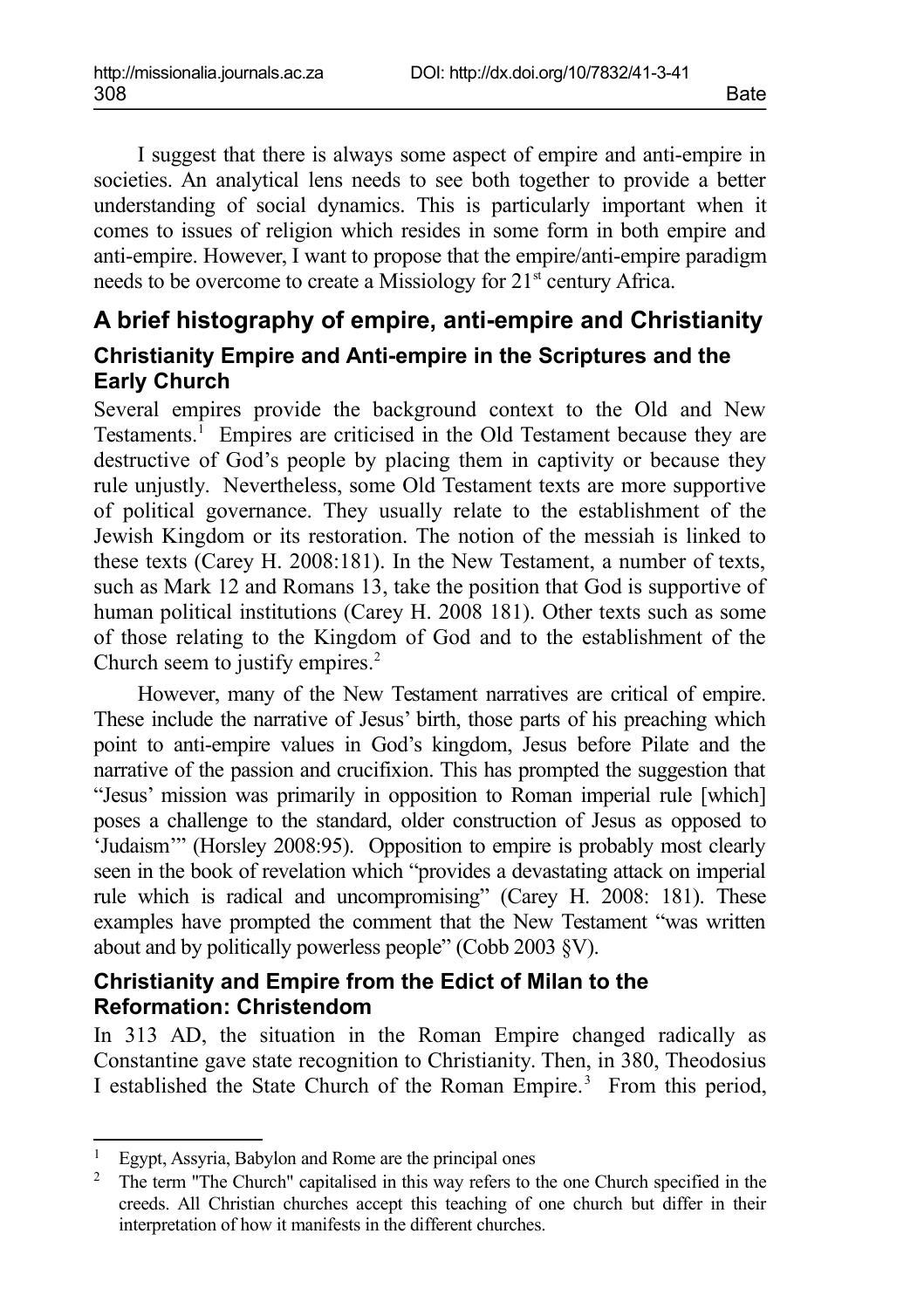Christianity began a massive growth leading to the gradual emergence of what has been called Christendom<sup>[4](#page-2-0)</sup>

As the Church and its leaders increasingly acquired rights and responsibilities within the empire, patristic theologies played an important role in clarifying the disputes between Christians. This provided a solid base for the Church to grow within different cultures and contexts.<sup>[5](#page-2-1)</sup>

Paradoxically, the "barbarian" invasions and occupations empowered the growth of Christendom as the leaders of these tribes often converted to the Christianity they found whilst destroying the old empire and its power. Emerging from this was a serious of powerful church and political leaders who sowed the seeds for political and social theologies which captured the minds and hearts of the people of the time. By the eight century, Charlemagne's armies established political unity in the West and the Byzantine Empire held sway in the East so that until the eleventh century there was a clear planting of Christendom in the political reality of what is today called Europe.

Gradually, throughout the middle ages, the power of the Church and in particular the papacy rose so that by the twelfth century "the exercise of papal jurisdiction became habitual" as both temporal matters and spiritual ones were referred to it. Consequently, "the papacy had become de facto the centre of a vast Christian nation" (Urquhart 1908).This was a situation that would last until the reformation.

## **Christianity and Anti-Empire from the Edict of Milan to the Reformation: Christendom**

As Christendom extended its influence, groups of Christians appeared manifesting signs of anti-empire. These signs included theological differences with the established church as well as local socio-cultural concerns driving the anti-empire resistance.

<sup>&</sup>lt;sup>3</sup> The Edict of Milan in 313 allowed Christians to practice their religion and build churches. It also restored confiscated properties to them. In 380 Theodosius I issued *De Fide Catolica* formalising Catholicism as the State Church of the Roman Empire (Halsall 1997); cf. McGrath 2006: 414.

<span id="page-2-0"></span><sup>&</sup>lt;sup>4</sup> "The term 'Christendom' is recorded in late ninth century Anglo-Saxon England and has no exact parallel in the Latin or Greek words used previously to designate Christian adherence , *Christianitas* or *oikumene*" (Herrin 1987: 8). It refers to the society emerging after the breakdown of the Roman Empire, in which Christian faith rather than imperial rule becomes the defining feature of society.

<span id="page-2-1"></span><sup>&</sup>lt;sup>5</sup> These clarified important matters such as the Canon of scripture, the theological nature of Christ, and the relationship between Christianity and cultures of the empire. (see: McGrath 1998: 17-93).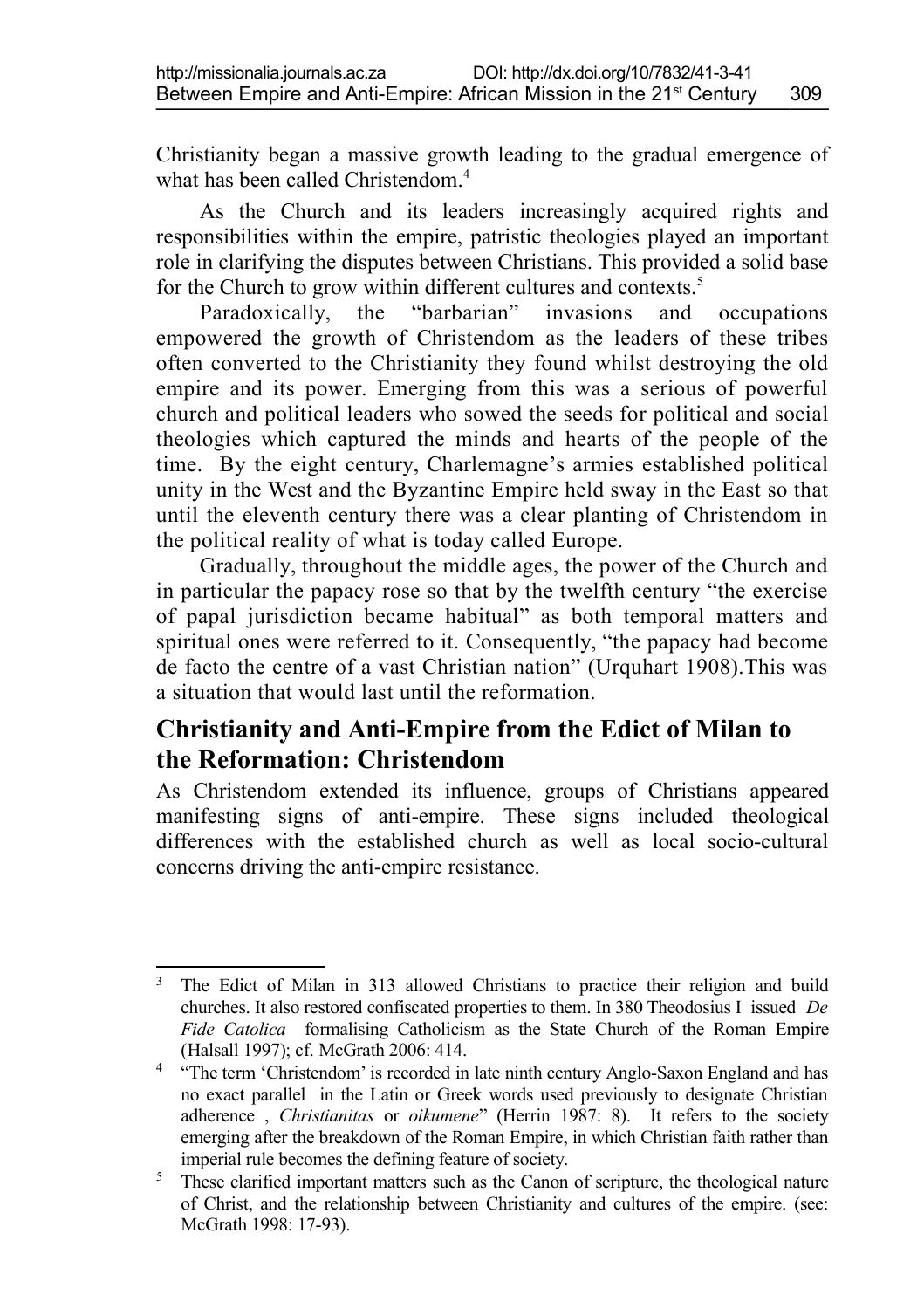The Bogomils emerged in the tenth century during the first Bulgarian empire and they spread to the north under the influence of the first and second Bulgarian empires. Socio-cultural factors encouraging their growth included reaction to the Greek language and culture of the Byzantine church and to the introduction of the feudal system which robbed people of the control over their land.<sup>[6](#page-3-0)</sup> Other groups included the Bosnians and the Cathars.[7](#page-3-1) Many of these groups shared some gnostic and dualist beliefs and the term Albigenses was applied to them by the Catholic Church which condemned them as heretical.<sup>[8](#page-3-2)</sup> Consequently they suffered political persecution and often destruction.[9](#page-3-3)

One important cause of the growth of so many new forms of Christianity was the change in social context. In the twelfth and thirteenth centuries "a new order began to appear. Towns and cities grew in wealth and size. An urban population composed chiefly of merchants and artisans gained in prominence. Feudalism showed signs of decay" (Latourette 1938:431). The new movements were often present in these newly urbanized areas where they reflected the needs of people in this new social context. Another factor was the growing dissatisfaction with the reality of corruption and power play within the Church. This included disaffection with some of the self-serving motivations of Christendom and abuses attributed to the clergy.

These examples of the medieval conflict between empire and anti-empire were about to discharge into the biggest of all: the reformation in the 16th century. On the level of linguistic analysis, prescinding from the ecclesial issue, one should note that anti-empire is quintessentially exemplified in the term "protestant". [10](#page-3-4)

<span id="page-3-0"></span><sup>&</sup>lt;sup>6</sup> "Bogomilism was clearly in part a nationalistic Bulgarian reaction against Byzantine imperialism,, culture and faith. It was also in part a protest against the morals of the Orthodox clergy" (Latourette 1938: 442).

<span id="page-3-1"></span><sup>&</sup>lt;sup>7</sup> "The Cathars claimed that there existed within humankind a spark of divine light. This light, or spirit, had fallen into captivity within a realm of corruption—identified with the physical body and world. This was a distinct feature of classical Gnosticism, of Manichaeism and of the theology of the Bogomils" (Cathari" New World Encyclopaedia).

<span id="page-3-2"></span><sup>&</sup>lt;sup>8</sup> "The name Albigenses, given them by the Council of Tours (1163) and was for a long time applied to all the heretics of the south of France. They were also called Catharists (*katharos*, pure), though in reality they were only a branch of the Catharistic movement" (Weber 1907).

<span id="page-3-3"></span><sup>&</sup>lt;sup>9</sup> This strategy was performed by the emperor in calling councils to decide issues in regard to the earlier heresies and the Pope calling councils in the later. The result in both cases was always a political persecution of the heretical group a clear manifestation of a theological judgement motivating political acts.

<span id="page-3-4"></span><sup>10</sup> Probably the most famous protest in this regard are Martin Luther's 95 theses against indulgences, which was clearly an act of protest. It should be noted that Luther probably did not use the term Protestant himself. It appears in 1529 at the "protestation" at the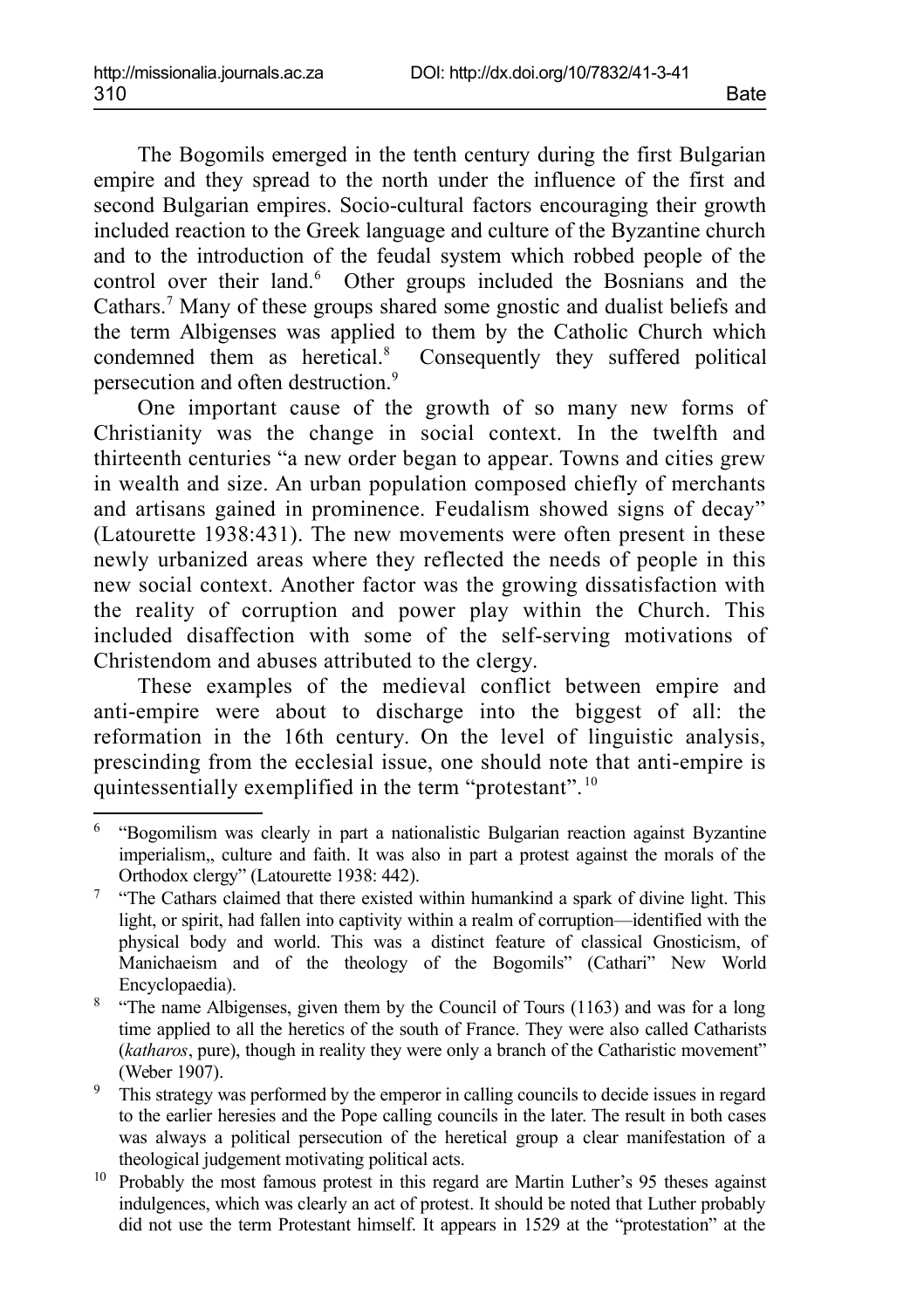## **The nature of Empire and Anti-Empire**

### **The Characteristics of Empire**

An empire is traditionally defined as "supreme and extensive (political) domination" (Oxford Concise Dictionary). It usually refers to the situation where one nation or tribe extends its power over many others through a process of military, economic and cultural force. Empire is most fully present when control is established over all the means of production within its domain.<sup>[11](#page-4-0)</sup>

Power in empires is usually crystallised in terms of a central figure, the emperor, often symbolised in superhuman, mythical and even supernatural forms. This leads to the establishment of cults within the empire. The values which inform laws and define correct behaviour within the domain are also usually attached to the symbol of the emperor figure who may in some cases be a historical figure whose symbolic emperor persona continues: passed down to subsequent leaders.

Power is administered in empires through elites who control the movement of resources of the domain by means of political, socio-economic, and cultural forces. They have access to the means of production and administration of the legal system. The rewards of empire are focussed on the elites and laws within the empire will generally work in their favour.

Empires are comprehensive in their control of power which they seek on the levels of transcendence, of culture, of social structure, and of daily human behaviour. On the transcendent level power is exercised through foundational myths, and the persona of the Emperor expressed in supernatural and superhuman language. Power on the level of culture is exercised through inculcated values and ethics and their manifestation in law. Empires impose structural control through political systems, socio-cultural structures end economic systems. Finally on the level of behaviour in daily human life, control is coercive through the army, the police and other security agencies.

Empires that are successful normally ensure that the quality of life for the majority of the people is improved. This is done through structures which ensure public order and stability and the use of economies of scale to ensure greater access to resources. In addition they create time for cultural pursuits and for this reason, knowledge, education and the arts thrive within empires. It is for this reason that the value of empires within human society should not easily be discounted. When they fail to achieve these goals they create opposition from within and structures of resistance begin to emerge. It is these structures of resistance that are the manifestation of anti-empire.

<span id="page-4-0"></span>Diet of Speyer.

<sup>&</sup>lt;sup>11</sup> "Empire is commonly used with reference to a dominant nation or regime's control of the territory, people or resources of another country" (Horsley 2003: 6).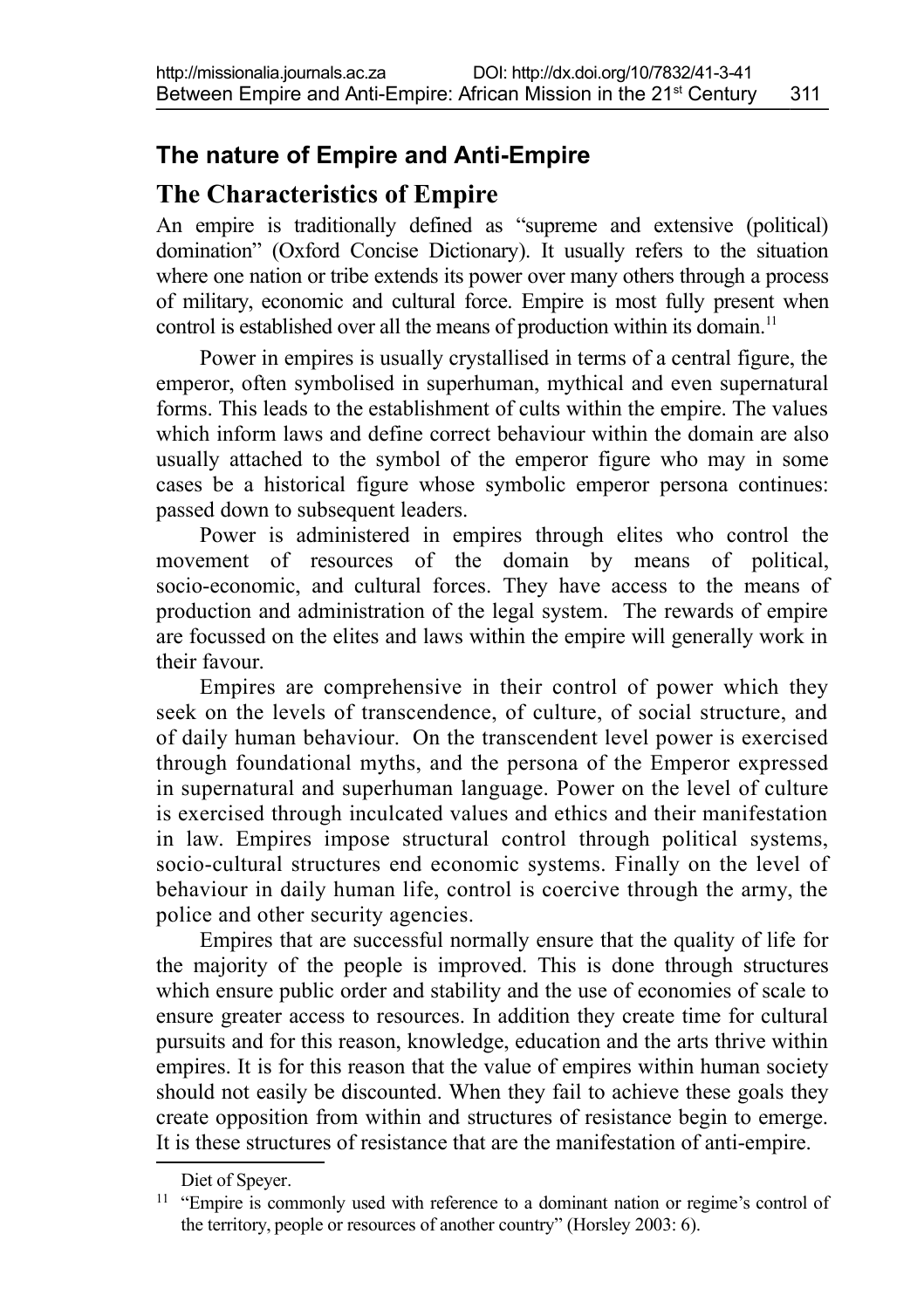## **The Characteristics of Anti-empire**

Anti-empire is a resistance to empire. It occurs when the power of empire is experienced by people as oppressive or corrupt or destructive of their life. Anti-empire may manifest itself in any or all of the levels of power. Resistance on the level of transcendence happens by establishing new transcendent systems usually through religion. On the level of culture, values, ethics and law, resistance takes the form of new beliefs, values and laws proposed and adopted within the places they have hegemony. Resistance on the structural level occurs by advocating for, adopting and establishing new political systems, social structures and economic systems in the domains they control. Resistance on the level of behaviour in daily human life usually happens first within small groups who propose and adopt new lifestyles.

If anti-empire grows and captures public commitment on the same four levels it has the possibility to become empire itself. Christianity was anti-empire and became the Holy Roman Empire. America was anti-British empire and became empire itself in the 20th century. The Central African Empire of Bokassa is a surreal example of how the anti-empire of the struggle against colonialism became "empire" in a bizarre mirroring of Napoleon I after the French revolution.

Today, a new globalised networked world is emerging. It is becoming extremely powerful and often overwhelming. In this way it is manifesting some of the characteristics of empire as indicated in 2.1 above but not those of human identity around a clearly defined human elite or an emperor figure. Indeed it is digital in nature. The interconnected reality has its own goals, strategies, and systems but people have to participate in the network because of the demands of their lives at work, in the economy and in State bureaucracy.<sup>[12](#page-5-0)</sup> One result is that there do not appear to be social institutions powerful enough to transform its unacceptable face. The network treats connected people not as human beings but as digital entities.<sup>[13](#page-5-1)</sup>

<span id="page-5-0"></span><sup>&</sup>lt;sup>12</sup> The network controls the economy, issues of national identity, licences, passports and other national bureaucratic issues and people increasingly interface with it at the work place. Consequently the main characteristic of this new social structure is a "bipolar opposition between the Net and the self" (Castells 2000:3).

<span id="page-5-1"></span><sup>&</sup>lt;sup>13</sup> These new humans have aspects of the cybernetic about them and so the notion of what it means to be human is challenged. And indeed digital philosophies of the human person are emerging, for example, interpreting humanity in terms of genes and memes. Digital humanity is articulated physically in terms of genes and the culturally in terms of memes. Such an understanding has profound questions for the nature of human life which impact upon ethical systems based on human dignity. If humans are basically genes and memes all with their own propensity and desire to reproduce then the nature of what we call the human person is contingent not upon a creator or indeed a non spiritual evolution but rather upon the genes and memes themselves which become the real actors. For an insight on human culture understood from the perspective of memes see Balkin 1998.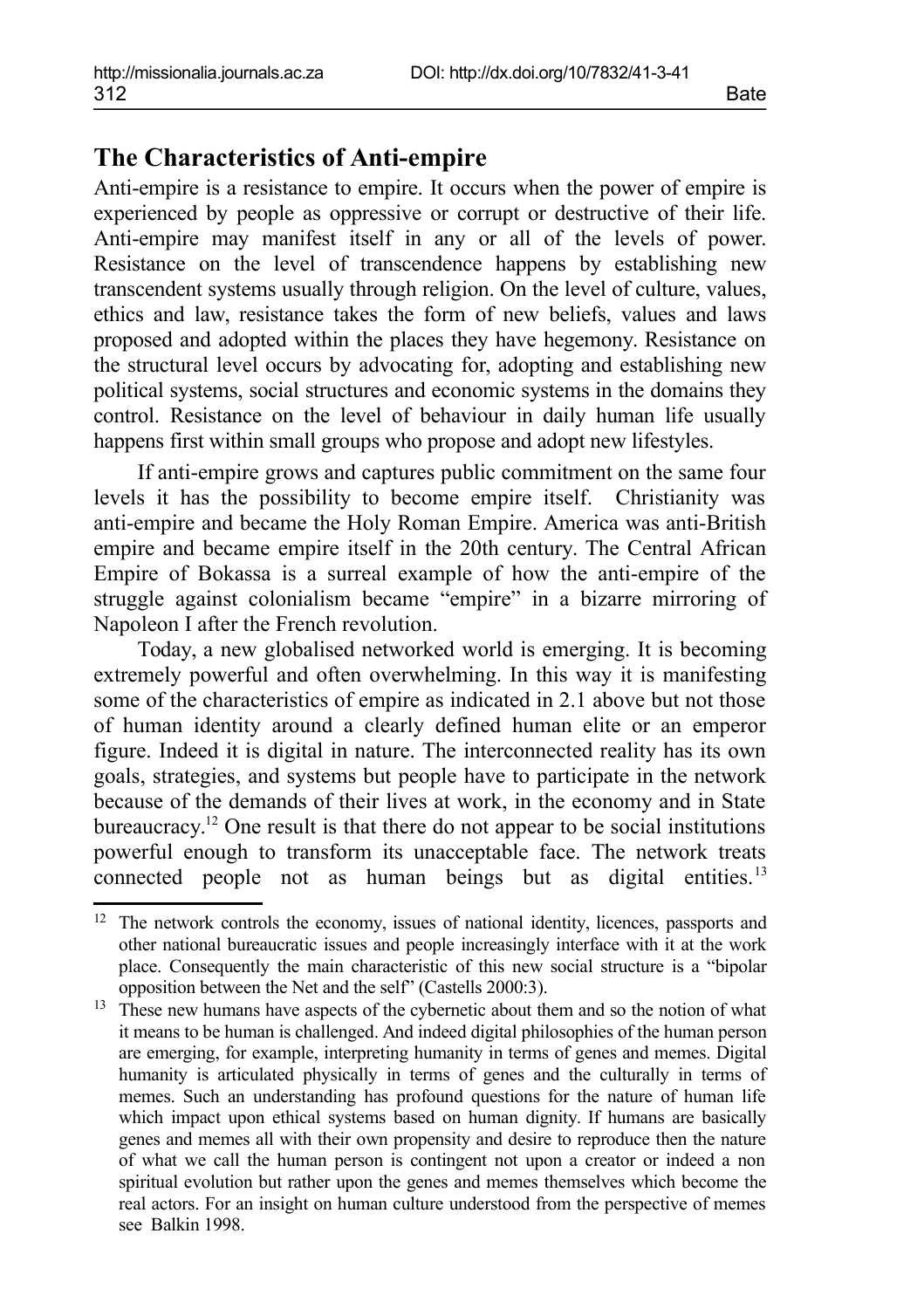Consequently, it is threatening because it cannot be humanised. This leads to concerns about the nature of human identity in such a globalised networked world.[14](#page-6-0) People respond by attempting to create local centres of human identity. But these only comprise aspects of defence, refuge and resistance because of the perception of the network's power.<sup>[15](#page-6-1)</sup> Thus they exhibit some characteristics of anti-empire constructions. Castells (2000: 12) identifies four principal ways in which such identity reconstruction is currently going on. These are religious fundamentalism, nationalism, ethnic identity and territorial identity. Resistance responses to globalisation contain a component of rejection together with a grudging use of the system when it can further local goals. Examples of this kind of response include the rise of religious fundamentalism, the worldwide growth of cults and the growth of ideologically based movements employing military violence to achieve their goals.<sup>[16](#page-6-2)</sup>

## **Religion and Empire**

Religion has played a role in almost every empire. The relationship between religion and empire is a complex dialectic of power and control. There are three possibilities. In the first case empire has clear hegemony and controls religion. In the second case religion has clear hegemony and controls the nature of empire. In addition there is a third case where one finds a more equal power relationship and control within the empire is partially from the empire and partially from religion.

## **When Empire Dominates Religion**

In this case religion works in support of empire. Examples include the Roman Empire from Caesar to Theodosius and the period of European colonialism by Holland, France and Britain in the nineteenth century. In this paradigm: "Empires need creeds to sustain their expansionist energies and provide them with a justification for domination" (Gascoigne 2008:159). In addition, religion also satisfies deeper needs of insecurity amongst empire builders. "Beneath the rhetoric and bravado of empire there is a profound if repressed undercurrent of doubt – as there is when human beings set themselves up as bearers of extraordinary power, authority and permanence" (Hall 2007 35).

<span id="page-6-0"></span><sup>&</sup>lt;sup>14</sup> The chief human consequence of this revolution is on the level of human identity which "is becoming the main, and sometimes the only, source of meaning in an historical period characterized by widespread restructuring of organizations, delegitimation of institutions, fading away of major social movements and ephemeral cultural expressions" (Castells 2000:3).

<span id="page-6-1"></span><sup>&</sup>lt;sup>15</sup> These identities involve 'the reconstruction of defensive identities around communal principles' (Castells 2000: 11).

<span id="page-6-2"></span><sup>&</sup>lt;sup>16</sup> "Cults represent one aspect of a worldwide epidemic of ideological totalism, or fundamentalism. They tend to be associated with a charismatic leader, thought reform, and exploitation of members." (Lifton 1981: 8)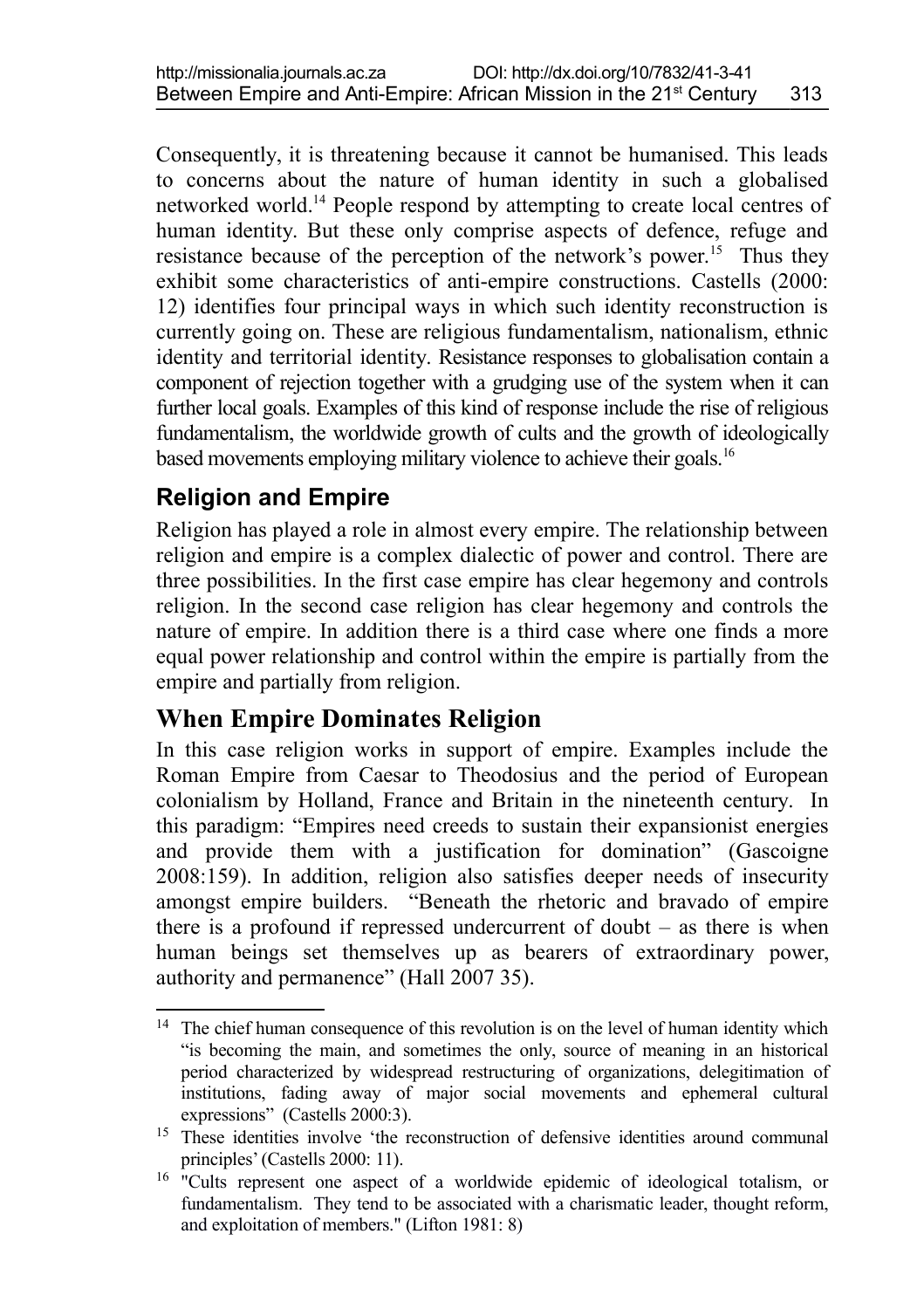Anti-empire within this paradigm happens when "people subjected to foreign imperial rule mount serious resistance by renewing their own traditional way of life" (Horsley 2003:5). One example of this is the response of ancient Judea to Hellenistic and Roman power (:74-92). Another is Modern Iran's Islamic revival (:47-73).This renewal is not just a return to a traditional way of life but often a revision which strengthens those factors which have the power to resist empire to the detriment of others aspects of the tradition. It may also incorporate new sociocultural trends such as urbanisation. In addition there is usually the incorporation of elements of empire that are helpful. The use of information technology by Al Qaeda, and the use of modern Western education in African resistance to colonialism are two examples of this.

#### **When Religion Dominates Empire**

In this case we are often referring to empires of religious fundamentalism. In such a case it is religion that determines the fundamentals and the foundations of the empire. The early experience of Israel as it marched out of Egypt and wandered for forty year imposing itself on surrounding lands and entering the Promised Land provides the paradigm for this case. Here Yahweh is a tribal war god, David is a warrior king, and messianic expectation is the centre of belief (Cobb 2003 §1). But it should also be noted that this case also includes empires where the political authority asserts a role within religious leadership.

Empires where religion dominates have existed throughout time. Examples include the Holy Roman empire "when Charles the Great created a notion of Christian universality" (Herrin 1987:8) and some Islamic empires such as the Safavid in Iran "who established Shi'ism as a state religion and suppressed all other religious practices" (Carey H. 2008: 185).

Anti-empire responses to such empires emphasise resistance on the on the level of religion. These included theological resistance indicating perceived errors in its teaching and ethical resistance to the practices of the religion especially the abuse of power in its leadership. Examples include all the forms of Christianity which emerged between the 10th and the 16th century in response to the Catholic or Orthodox Churches. Some of these are dressed below.

#### **A Dialectic of Control**

Today's context of the globalised networked world is a good example of power relations between religion and empire in flux with neither having hegemony. Christianity, Islam, Hinduism and Buddhism have both empire supportive groups and anti-empire groups within them. I would argue that an analysis of the state of flux between religion and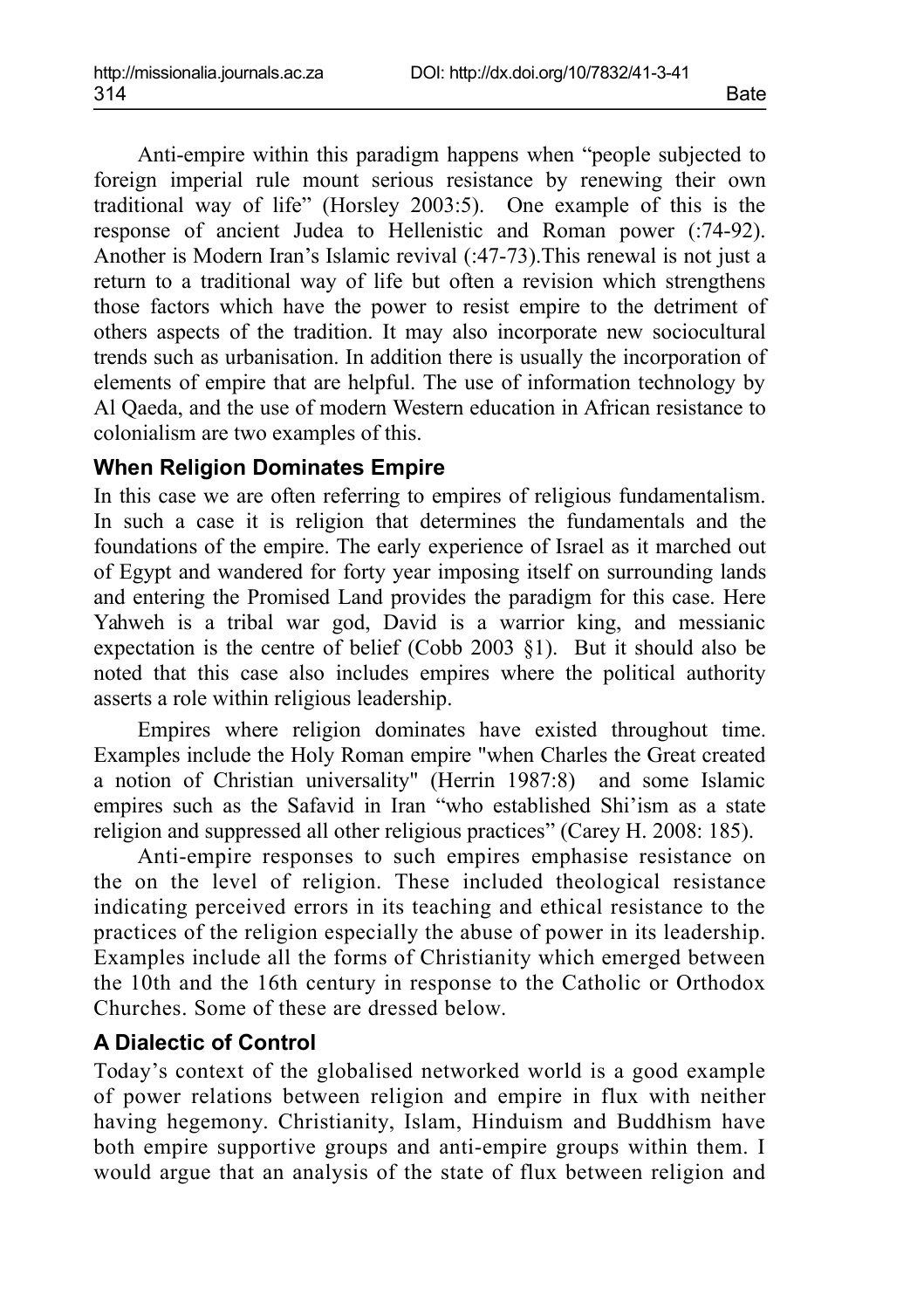empire is likely to provide a better understanding of society even when one of them has hegemony.

In the case of Christianity it has been noted that: "Christianity and Empires, then, have often been yoked together but the marriage has rarely been secure nor has its offspring been clearly the progeny of both parties" (Gascoigne 2008: 174). On the one hand Christianity promoted empire as "Missionaries provided a network which could provide basic stores and services for a whole range of empire builders" (:168). In addition, missionaries have been accused of being agents of cultural imperialism and culture change amongst dominated peoples (:170-171). Yet Christianity grew. On the other hand the collapse of the empire can promote religious growth. "In much of the globe Christianity has actually grown spectacularly with the collapse of empires...in Africa during the period of decolonisation from 1965 to 2000 the number of those describing themselves as Christian has grown from approximately 75 million to 351 million" (:174).

### **Empire and its Theology**

#### **Theologies of Empire**

Theologies of empire are theologies of power. They are concerned about the way in which power is conceived within religion and how this has an effect in the world. Empire constructs theology in two ways. First, it looks for theological symbols within religion that can be appropriated for the justification of its political and economic agendas. Secondly, it looks for cultural symbols of power within empire that can be reconstructed theologically to bolster the ideology and practice of empire which is expansionist, conquering and dominating.

Yahweh, like other tribal deities was understood as a tribal God….We identified the warrior God as our God and when we came into political power we frequently claimed God's support for military conquests….The Christian goal was to convert all people. This universalistic thrust, by the time of Charlemagne, justified the use of armies to extend the power of the Church (Cobb 2003 §§1 and II).

The theological category "God's chosen people" was adopted by Christian colonisers in their relationship with those they invaded who were considered to be in need of civilisation and Christianity. In the 19th century the Dutch, British and French considered themselves Christian civilisations with a duty to civilize the conquered. Often it was applied ethnically: "Northern Europeans, in particular considered themselves as shouldering the white man's burden" (Cobb 2003 §II)

The second way empire constructs theology by theologising culture or what is now called inculturation. One way this is done is through images of Jesus "shaped by empire at significant turning points" (Rieger 2007: vii). A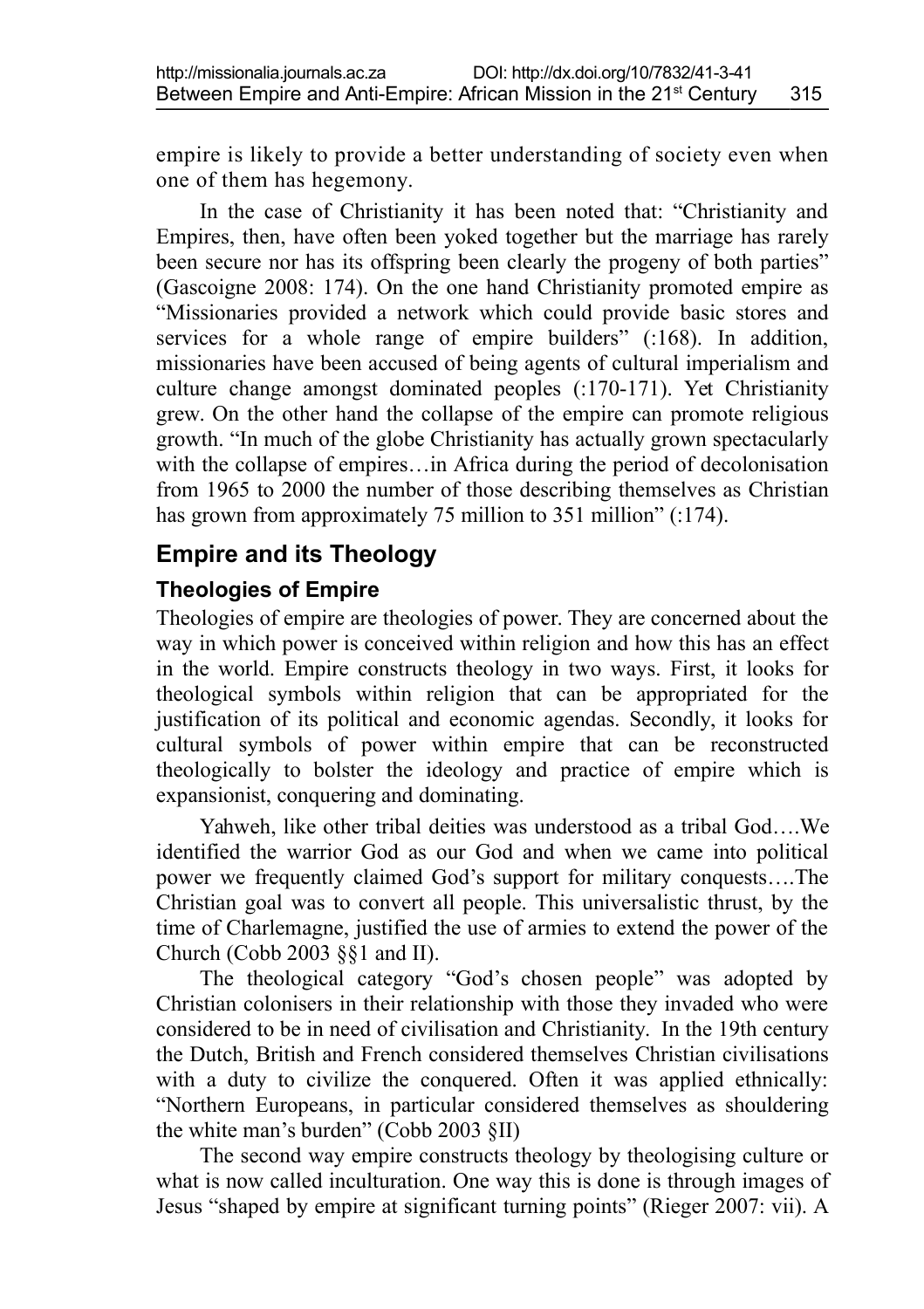striking illustration of this is the claim that the many titles applied to the Roman emperor were assumed onto Christ. "Before Jesus the Christ ever existed and even if he had never existed these were the titles of Caesar the Augustus: Divine; Son of God, God, and God from God; Lord redeemer and savior of the world" (Crossan 2008:73).

Anselm's theology of the atonement is clearly rooted in the notion of honour in medieval culture and the practice of honour sacrifice. Only someone of sufficient rank could make the appropriate honour sacrifice. "Anselm's claim that only a God-human can restore the violated honor of God and thus effect salvation is developed in the context of medieval empire formation" (Rieger 2007: 14).

#### **Theologies of Anti-empire**

Theologies of anti-empire are theologies of resistance to domination. There are two basic processes in their construction. The first looks for theological symbols and categories within their own religious narrative which are critical and condemnatory of the oppressive, exploitative and corrupt nature of empire. The second examines cultural values and practices within their local context which are supportive of their existence outside of empire. It then looks for ways to construct a theological narrative out of these within the emerging religious belief system. Theologies of anti-empire are thus attempts to construct theologies of resistance to the comprehensive power of empire.

Examples of the first approach abound in the scriptures: "once we start looking for them, issues of imperial rule and response to it run deep and wide through most books of the bible….Biblical texts have been used to justify imperial rule and to motivate resistance to oppressive imperial domination" (Horsley 2008: 7). In the Old Testament, we have seen how the Prophetic books are strongly condemnatory of empires which confronted Israel. In Isaiah 10, "verses: 8-11verbalize the arrogance of the empire, as Assyria imagines that Jerusalem is like other conquered capital cities, and YHWH the idol in Jerusalem, is like other defeated idols" (Brueggemann 2008:31). In addition, many of the prophetic texts include a call to Israel and Judah to abandon corrupt practices and foreign gods and to return to the practice of their covenant with Yahweh.

Black Theology used the Exodus story to interpret the context of Apartheid oppression: "In Black Theology salvation is first seen as liberation from oppression. It is the liberation which Yahweh wins for his people: the Exodus event which lies at the centre, and is the sustenance, of the life of Israel" (Boesak 1977:18).

The book of revelation has been called "the most explicitly counter imperial book in the New Testament" (Carey G. 2008: 157). It presents a symbolic prophetic vision of the Roman Empire whose "exercise of imperial domination as the sole superpower accompanied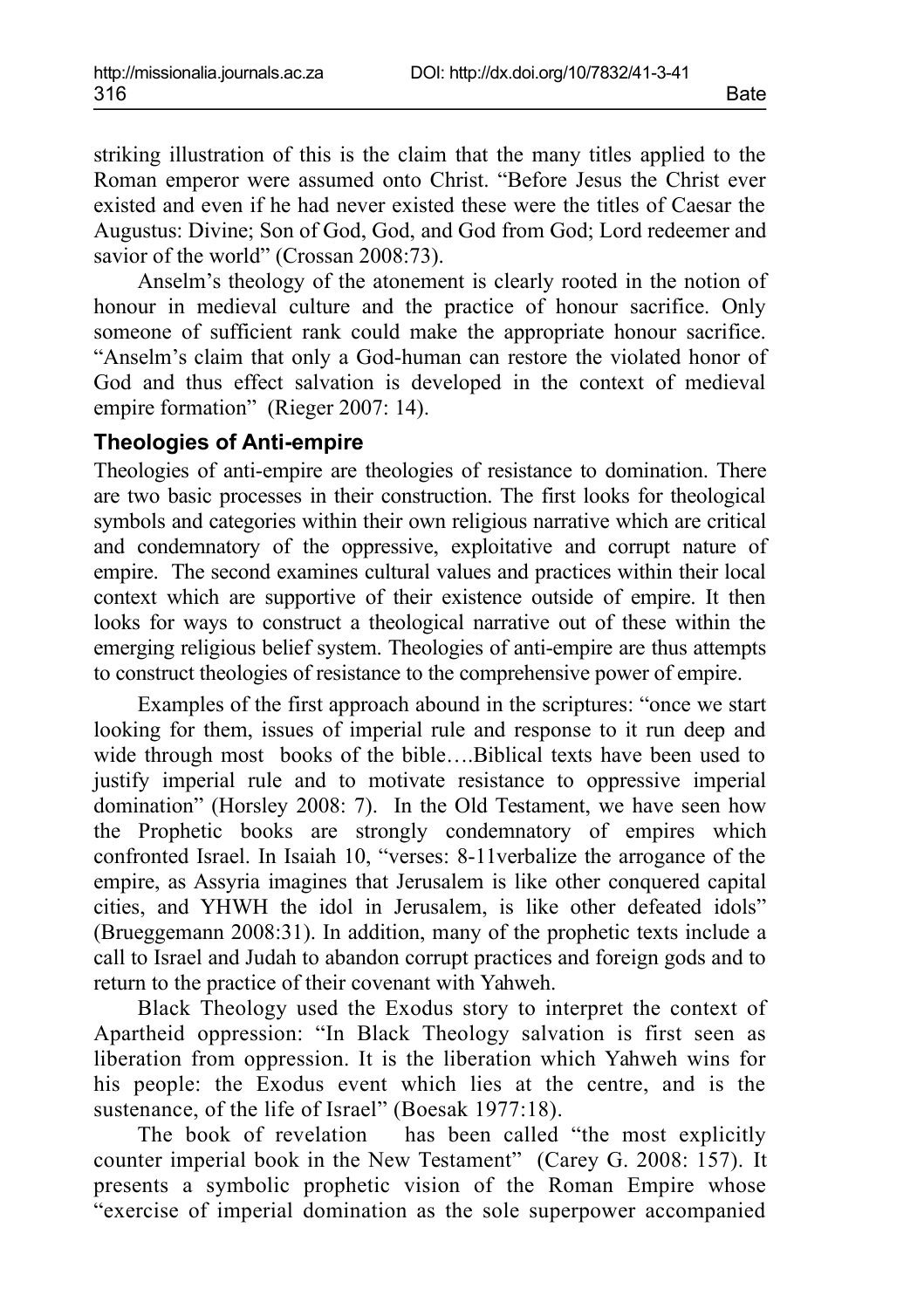by economic exploitation for the benefit of the metropolitan elite, is under God's judgement" (Horsley 2008: 181).

One example of the second approach is found in the Maccabean revolt against Hellenes (Dan 12:1-4; 1 Macc 1-2). It presents the proponents in the discourse of triumphant Hellenization of Israel against the Jewish nation faithful to the law. The text is a religious history of the perseverance of ancestral history against gentile infiltration and hegemony in Israel.

Paul's transition from persecutor to apostle "must be understood in light of the political experience of Judeans under Roman rule" (Elliot 2008:103). There had been a number of Judean uprisings in cities of the Roman Empire which had been ruthlessly crushed by the authorities. Saul knew that the message about a man crucified by Rome proclaimed as "God's chosen king who would soon return to rule the peoples….would inevitably have sounded subversive in Roman ears … and bring repercussions against vulnerable Judean communities throughout the empire" (:103-104). This motivated his campaign against these people. Upon his conversion to Christ he clearly knew what the consequences of becoming an apostle would mean on the socio-political level. His texts, which often rework the Jewish tradition within the Christian context, have to be read within that framework of a radical commitment to the Gospel and its consequences.

Theological narratives of anti-empire were constructed from within local sociocultural traditions within Bogomilism, the Bosnian Church, the Cathars, the Reformers and other anti-empire groups. The resistance elements in African Indigenous Churches have been well documented. They represent a resistance to white leadership and to colonial forms of worship and do this by incorporating traditional African values and Cultural Practice into their Christianity (Villa-Vicencio 1988:35).

Theologies of anti-empire are thus attempts to construct theologies of resistance to the comprehensive power of empire.

#### **Theology of Authority**

Theologies of empire are theologies which try to persuade the masses of the transcendent value of empire. They are thus theologies of persuasion. In some ways (though clearly not all) they can be compared to the first part of the gospel message which attracted the crowds (Mark1-8). Theologies of anti-empire and resistance are theologies which confront evil in the world created by empires. In some ways they are like the later gospel message of the journey to Jerusalem and the passion (Mark 8-15). So these two kinds of theologies are good in themselves but are incomplete in their essence. Both are a prelude to the paschal mystery which is the essence and centre of the gospel. The death and resurrection of Jesus is a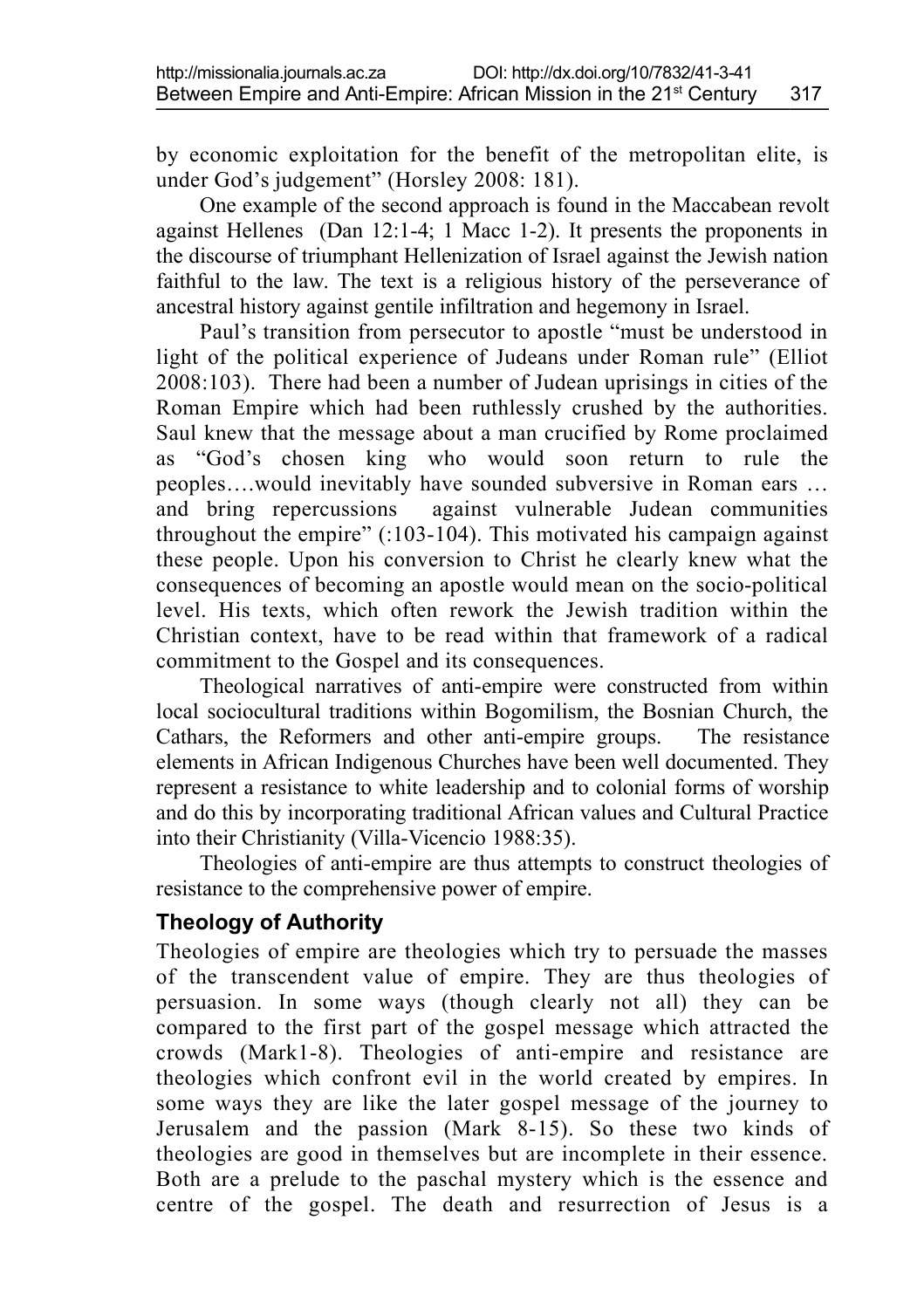transformation to new life. In the end transformation occurs through the power of God in accordance with his will.

After his resurrection Jesus says "All authority in heaven and on earth has been given to me, go and make disciples" (Matthew 28:18). Authority (exousia; ἐξουσία) is a key Christological category It "denotes his divinely given authority to act" (Foerster 1964: 568). Such authority "Comprises both right and power" (:568). The historical Jesus "claims the same exousia (cf. Mt 11:27 with Mt 28:18) but within the limits of his earthly calling and commission" (:568).

In the Matt 28 pericope the text is linked spoken by the resurrected transformed Christ. The paschal mystery is of itself a transformational event manifesting the transformation of creation itself (Cf. Rom 8). Post resurrection authority is specifically linked to human transformation in the resurrected Christ. This is the key meaning of the Mathew 28 pericope where authority (exousia) has a different nuance to its pre-resurrection usage. "Jesus is exalted to be Christos and kyrios in the basileia tou theo" (Foerster 1964:568).

With the commissioning of the apostles Jesus imparts this authority to them in this text. "In the varied use of ἐξουσία for the authority imparted to the community, the outstanding characteristic is that the Church owes its existence and nature to Christ" (Foerster 1964:568). And his disciples are commissioned to be the apostles of this message of transformation of the world thorough the power of the risen Christ. This is the essential meaning of transformational authority in the missionary period which begins at Pentecost

Neither empires nor resisting groups of anti-empire exercise power in this way. Empires dominate and anti-empire resists to preserve itself. Consequently the goal of Christianity in society is always to mission for its transformation. The Christian vision of salvation through suffering, death and resurrection of the weak is eminently appropriate to this task. Theology of authority and its articulation in Christian praxis and mission is the essential response to empire and anti-empire. What does this mean in Africa today? An example from apartheid South Africa is helpful

Authority carries two components of power with it: the ability to exercise power and the consent of those over whom it is exercised. During the apartheid era the Catholic Bishops used this concept to indicate the difference between oppressive regimes and ethical societies.

Authority lies within the realm of power. If the powerful will works through the freely consenting will of others in a common domain of reality, power assumes the force of authority. So long as authority serves the common good it is properly or ethically exercised.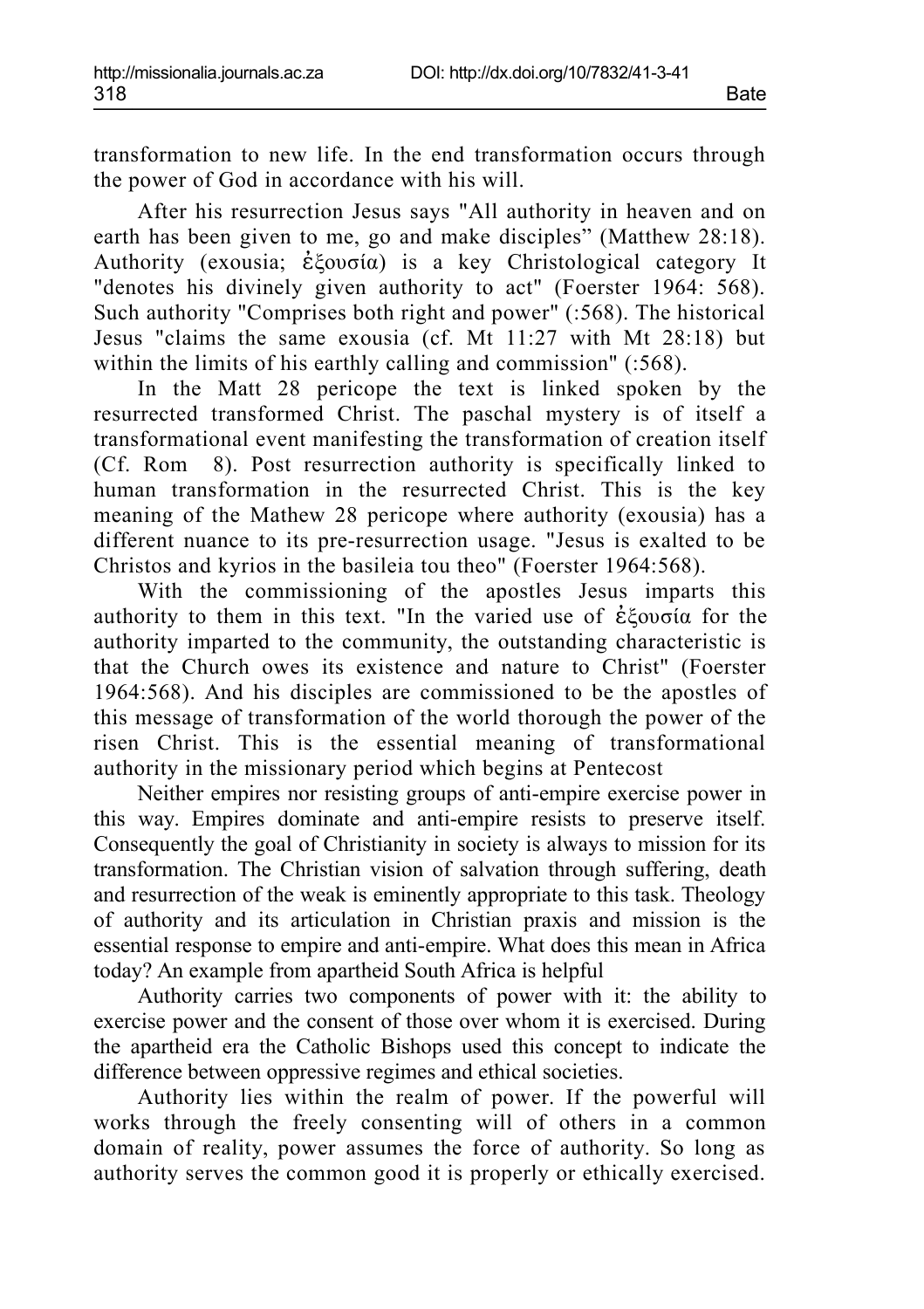But if it is unfairly exercised for one person's or a group's advantage, then it is abused  $(TAC 1985: 15)$ .

### **The Specific Context of Africa**

#### **The Church in Africa: Empire and Anti-empire**

The Church in Africa has seen empire and anti-empire from its early arrival in the north to more recent empires in sub-Saharan areas. Donatism was the most important anti-empire response in early African Christianity. It was named after the Berber bishop Donatus Magnum and established as a reaction to the persecution of Christians in North Africa by the emperor Diocletian (Chapman 1909). There were social, cultural and political characteristics to the Donatist group who were mainly "Numidian peasants and Carthaginian lower classes" (Nthamburi 1981:216). The Catholics were more closely linked to the Roman world. Donatism has been described as "an indigenous form of Christianity vis-à-vis Catholicism" (:218). It clearly manifests the two typical dimensions of anti-empire discourse: socio-cultural differences and religious dispute. "There was a clash of civilization expressed in terms of religious dogma" (:218).

Christian colonial empire came to sub-Saharan Africa in the 15th century when the Portuguese arrived in Congo, followed by the Dutch in the Cape in the 17th century. Colonial ingression was more extensive during the nineteenth century when British, French, German and Belgian colonialism spread everywhere in the sub-Saharan region.

In South Africa, "The moment that the Afrikaners gained political control they implemented their own empire" (Oliver 2010). The theological justification for its existence was based on Afrikaner Calvinism, the ethnic structure of its church under white control and the influence of Kuyper on the theology of Apartheid.<sup>[17](#page-12-0)</sup>

Anti-empire resistance took a number of forms. One was in African Nationalist movements often led by leaders trained in mission schools. Another was in the emergence of African indigenous churches initially as a reaction to the lack of leadership possibility in traditional churches. The theological category of Zion and its links to land has been particularly important in the south. Regarding Bishop Mutendi of the Zion Christian church in Rhodesia (Zimbabwe) it has been said:

In a sense, his Zion City to the Chiefs became a 'half-way house' between the traditional religious authorities and the radical African nationalistic factions, a protective refuge where the chiefs could participate in the subtle resistance of their people to the infiltration of foreign influence without entirely jeopardising their positions in relation to the European Administration on whom they depended (Daneel 1983:62).

<span id="page-12-0"></span><sup>&</sup>lt;sup>17</sup> For a detailed consideration of this matter see Manavhela 2009.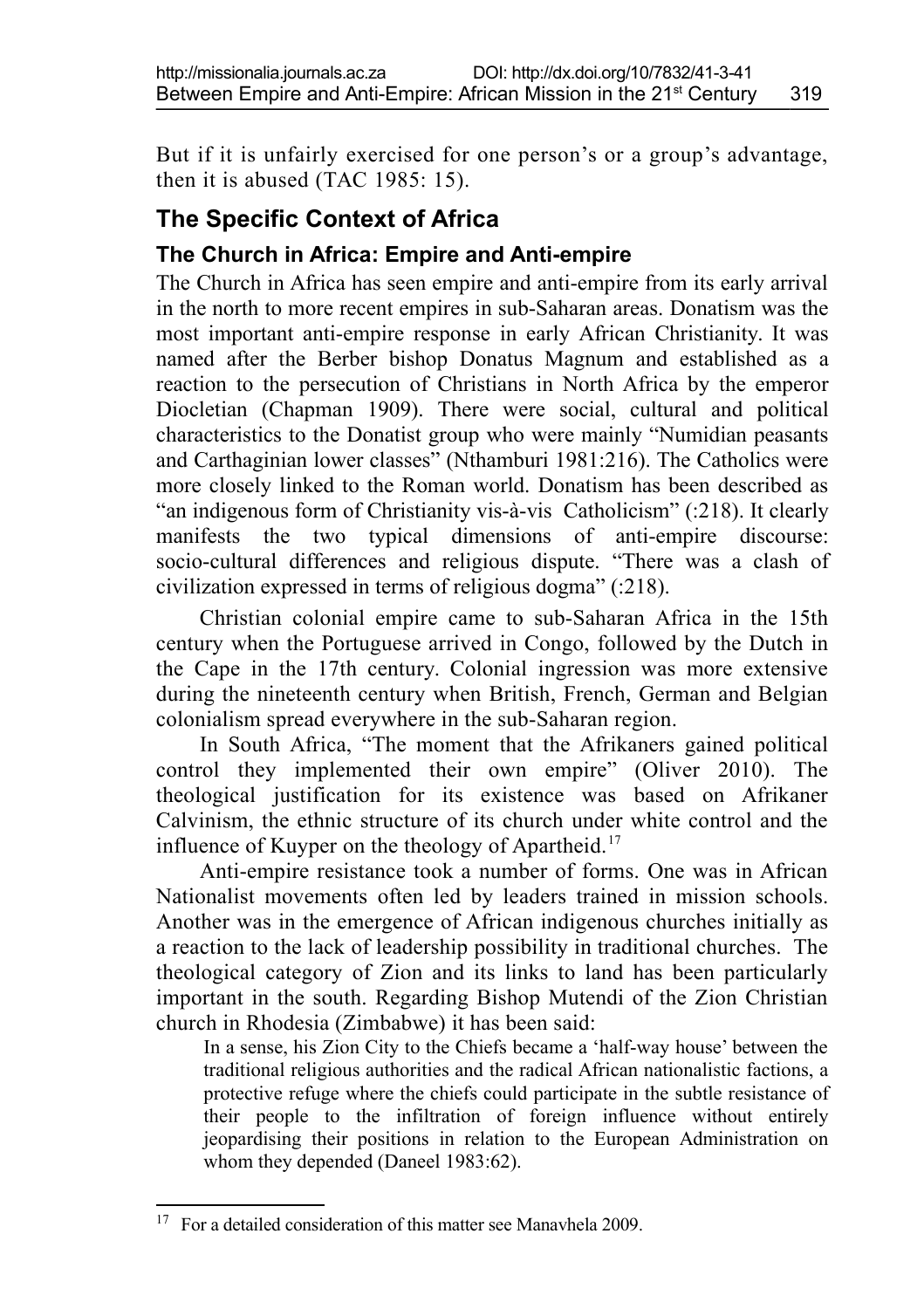Some resolution was achieved in the independence of previously colonised African states but this occurred during the period of the cold war which led to a new form of colonisation based on patronage to either first world or second world nations. Both the USA on the one hand and Russia and China on the other expanded their influence and control by financing and supporting a series of client dictators or undemocratic regimes bought into power or entrenched in power by money and arms. Examples include Apartheid South Africa, Mobutu's Zaire, Dos Santos' Angola and many others.

In Africa today, however, the situation is somewhat different as we are witnessing the rise of a new empire and South Africa is trying to be a player in it.

Elsewhere I have pointed to the significance of South Africa joining the BRIC group of developing countries after intense lobbying by President Zuma.<sup>[18](#page-13-0)</sup> This bloc represents 40% of the world's population. It has shown massive growth since 2000 and is estimated to become the world major economic power group by 2032 when the GDP of the BRIC countries will be larger than the first world bloc called G7 (Goldman Sachs 2007: 138)<sup>[19](#page-13-1)</sup> South Africa has been asked to join the BRIC countries because of its international profile and also because it is the portal into Africa whose countries are now the world's fastest growing. There were six African countries in the world's top ten fastest growing economies between 2001-2010: Angola, Nigeria, Ethiopia, Chad, Mozambique and Rwanda (Economist 2011). [20](#page-13-2)

The BRIC countries currently have an anti-empire profile seeing themselves as a model for poor countries and they lobby for fairer international trade relations with are currently biased in favour of first world countries. They recognise the importance of the UN Millennium Declaration and the need to achieve the Millennium Development Goals  $(MDGs)$ <sup>[21](#page-13-3)</sup>. It is entirely possible that by the middle of this century they will begin to take on the nature of empire leading to a massive change in the nature of the world. What consequences do these changes have for African Christian Mission in the future?

<span id="page-13-0"></span><sup>18</sup> Bate, S. 2012. "Faith and secularism in the context of developing countries: A pastoral response." *Missionalia* 40, 1 & 2: 77-104.

<span id="page-13-1"></span><sup>&</sup>lt;sup>19</sup> The report also predicts that Nigeria will be the largest African economy with the same GDP as Germany and slightly larger than France (Goldman Sachs 2007:174). The G7 (Group of 7) nations are US, UK, Canada Germany, France, Italy and Japan

<span id="page-13-2"></span><sup>20</sup> The article also comments: "On IMF forecasts Africa will grab seven of the top ten places over the next five years".

<span id="page-13-3"></span><sup>&</sup>lt;sup>21</sup> They cooperate in providing "technical cooperation and financial support to poor countries in implementation of development policies and social protection for their populations" (BRIC 2010) 2nd BRIC Summit of Heads of State and Government - Joint Statement - Brasília, April 15, 2010.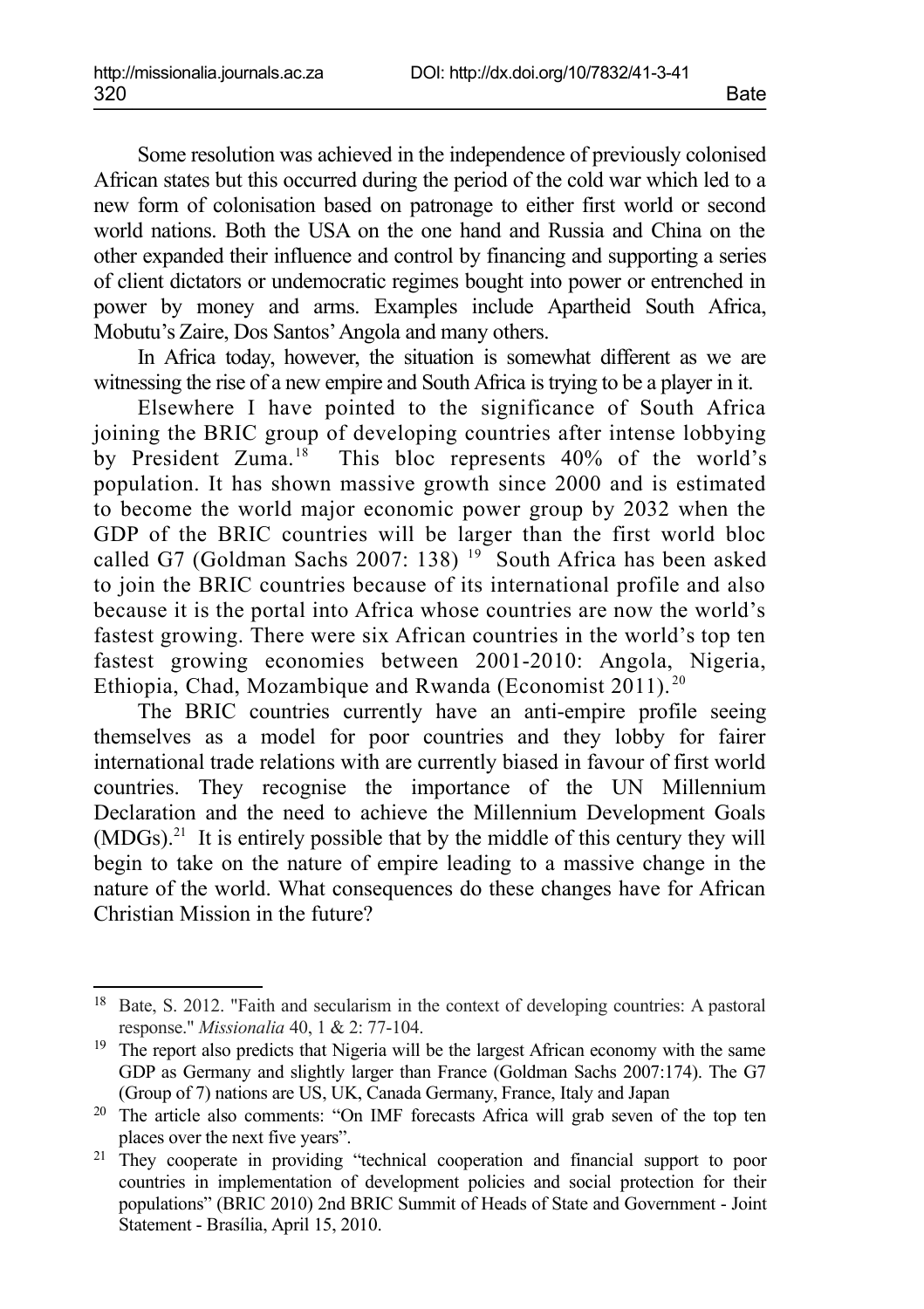### **African Christian Mission in a World of BRICS, Globalisation and 21st Century Information Technology**

If Africa finds itself between anti-empire during the colonial period and possible pre-empire in the globalised networked world then an evaluation of missionary vision and priorities is necessary within this rapidly changing context. In my view this requires a missiology centred on transformation through authority, founded on the paschal mystery. This will allow it to move beyond the empire/anti-empire paradigm. Such a missiology needs to respond to the socio-cultural, economic and religious trends that are emerging in the globalised networked world as well as the specific trends reflecting needs of emerging African economies. The missiological method requires two moments. In the first place it should examine significant sociocultural, economic and religious trends in this context. These should then serve as the context for proposals about priorities for mission and ministry.

#### **Sociocultural, Economic and Religious Trends in the Globalised Networked World**

A number of trends are likely to affect the African continent during this globalised networked century. Some are common to the culture of the globalised networked world, reflecting symbols and root metaphors within it. In addition there are a number of trends which specifically affect the emerging developing economies of Africa. All can be analysed in terms of the following social categories.

#### **Socio-Philosophical**

On the socio-philosophical level we are likely to see a continuation of the move of religion to the realm of the private. Consequently, religion will be increasingly dismissed by those post-modern secular states governed by a grounding constitution of which South Africa is a prime example. This dismissal of religion by society will be particularly evident in the growing irrelevance of religions as participants in the social debate about right and wrong in society. This of course is the secularism paradigm. A second trend linked with this, but in fact anterior to it, is the dismissal of transcendence as a source of morality and absolute truths in favour of postmodern glocalised pragmatic solutions.[22](#page-14-0) This is the metaphysics paradigm.

<span id="page-14-0"></span><sup>&</sup>lt;sup>22</sup> "The neologism "glocalization" has emerged in recent years in economic, sociological, and cultural theories in response to the proliferation of writings about globalization and its local implications. It might best be described as the relationship between global and local processes, which are increasingly viewed as two sides to the same coin rather than being diametrically opposed. The age of global mobility has created more fluid and seamless relationships. For example, the work of Castells (20000) on the network society...give some indication of how global mobility has affected local environments and their inhabitants" ("Glocalisation" Blackwell)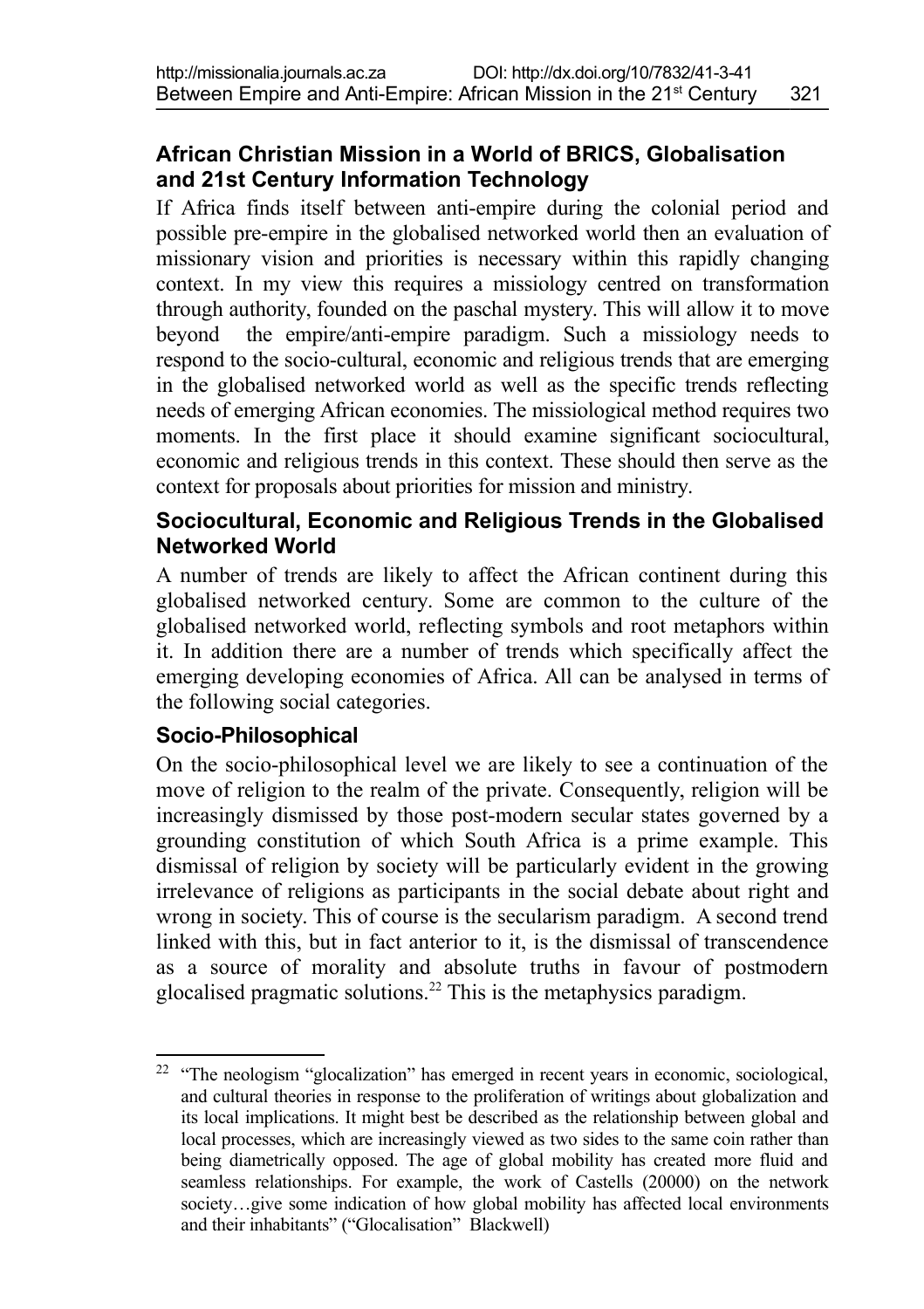#### **Socio-ethical**

On the socio-ethical level we are likely to see an increasing prioritising of materialist concerns to the detriment of ethical behaviour and concern for the exploited. This is the justice paradigm. As a result of this, the marginalised in society will begin to develop resistance identities, or anti-empire identities advocating either engagement with violence or withdrawal into dependency driven glee states like substance abuse or religious searches for transcendent experiences of euphoria outside daily life. This is the resistance-coping paradigm.

#### **Socio-economic**

On the socio-economic level there will be a growing gap, globally, between the rich and the middle class on the one hand and the poor on the other. The characteristic of the rich and powerful is their ability to access and control information technology for capital, financial, political and media control goals. The principal characteristic of the poor will be its increasing intranational nature rather than international one. [23](#page-15-0) This is the solidarity paradigm. Unemployment will be the primary sign of the poor. Lack of access to human development will be one of its principal causes. This is the development paradigm.

#### **Socio-Religious**

Religion will take on a number of characteristics. One is in small groups of fundamentalist believers creating resistance identities and using violence (Castells 2000: 12). This is the anti-empire stance. Another will be a continued growth of consumer religion groups such as the coping-healing churches which offer a consumer approach to religion based on personal needs. Here the priority is immediate experience rather than permanent commitment. This is the co-option by empire stance. A third will be a growing anomie concerning traditional forms of religion which no longer meet the religious needs of people today. Linked to this will be an on-going search for meaning in life with the collapse of the category of transcendence to be replaced by human self-fulfilment. All these characteristics can be placed together within the spirituality paradigm because they all result from the search for authentic spirituality in life today.

It is my contention that the secularism paradigm, the metaphysics paradigm, the justice paradigm, the resistance-coping paradigm, the solidarity paradigm, the development paradigm, and the spirituality paradigm must be addressed within an authentic missiology for the future in

<span id="page-15-0"></span><sup>&</sup>lt;sup>23</sup> Globalisation will see a move away from the rich countries/poor countries paradigm of the modern colonial period to a rich and poor within countries paradigm. This is because globalisation will bring a similarity of social and economic scenarios to all areas of the world.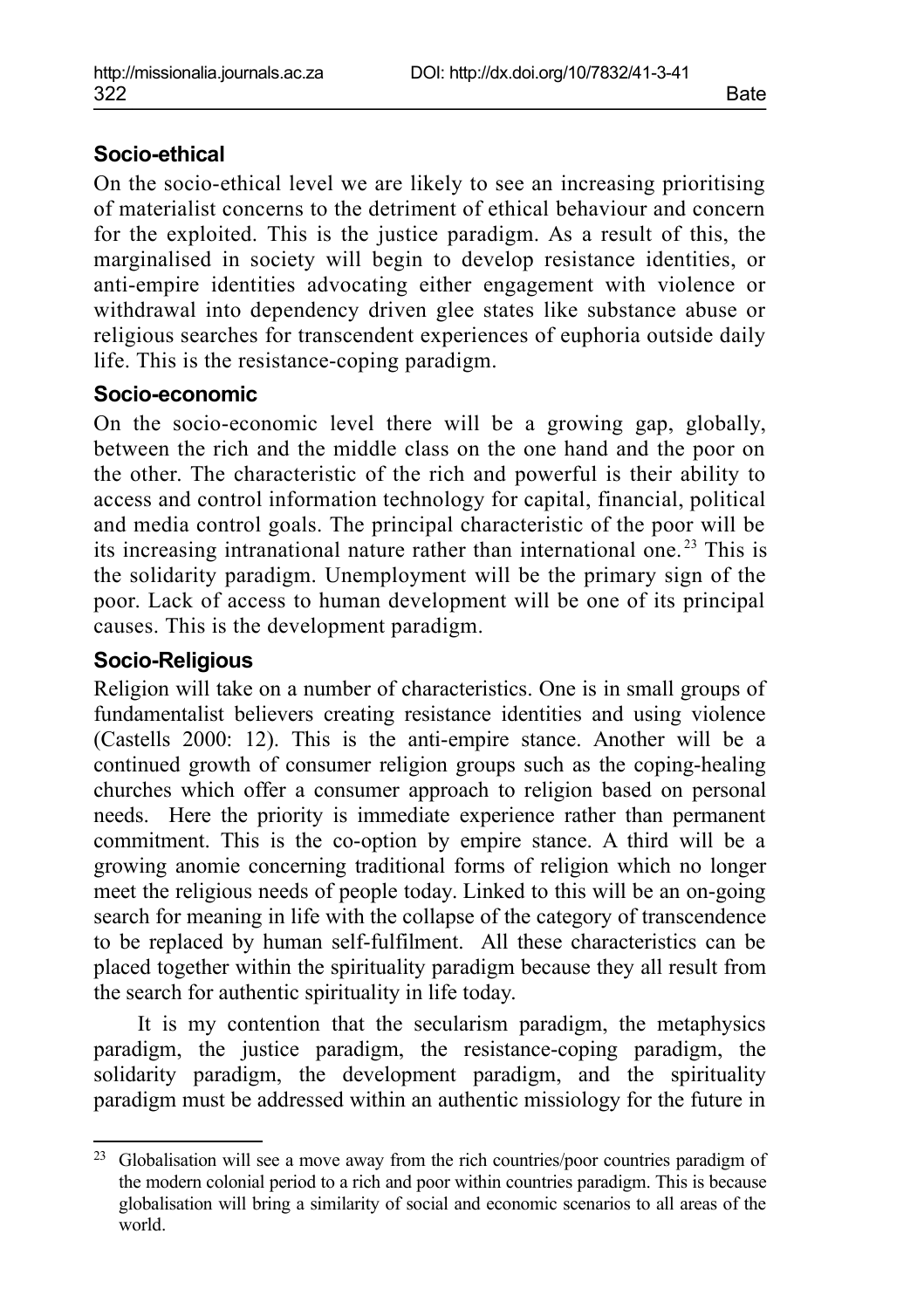developing countries in Africa. The paradigm within which such a missiology should be constructed is that of transformational authority in the sense we have argued for.

#### **Mission and Ministry in a Globalised Networked Africa**

The response of mission and ministry to these trends requires both a missionary vision and ministerial strategies. A start can be made by promoting the following eight goals which address the issues identified in our analysis:

#### **Mission to Socio-philosophical concerns**

#### **Promote transcendence against secularism (a transformation response to the secularism paradigm).**

Max Stackhouse has pointed out that social science today understands the nature of power in society to be "the socially constructed patterns of economics, culture, and, especially of politics…This threefold analysis of the powers is widely used in contemporary scholarship" (Stackhouse 2009: 5).

This secular analysis relegates theology to the domain of religion and religion to the domain of culture in modern scholarship. Religion and ethics are seen as "a mostly benign expression of cultural development…that has no formative, regulative, interpretive or guiding role in globalisation or in understanding the forces producing it" (Stackhouse 2009: 9). This argument is weak for at least two reasons. First, the power of religion is growing in the world rather than diminishing. Second, "these three levels of social power do not take account of what transcends them" (Stackhouse 2009:5).

It is difficult to deny that "the moral and spiritual architecture of every civilisation is grounded, more than any other factor, in religious commitments that point to a source of normative meaning beyond the political, economic and cultural structures themselves" (Stackhouse 2009:11). This is an argument of transformational authority.

I would place transcendental norms largely within the realm of religion for this is by far the most common situation. I am aware that the term is also used by others outside the realm of religion. Graves (2009: 529 note 3), for example, says:

I differentiate between the transcendent, which refers to ontological and metaphysical unknowables of which many religions consider some aspects divine; the transcendent level, which refers to a level of human systems emerging from cross-cultural interactions; and the transcendentals of Good, Beauty, and Truth.

He denies that transcendent-level phenomena can only be approached through culture since if this is true "how can one gain a nonrelativistic, natural appreciation of those norms?" (Graves 2009: 508). He thus opts for "an emergent, transcendent level that includes the transcendental norms historically characterized as the Greek Good, Beauty, and Truth. These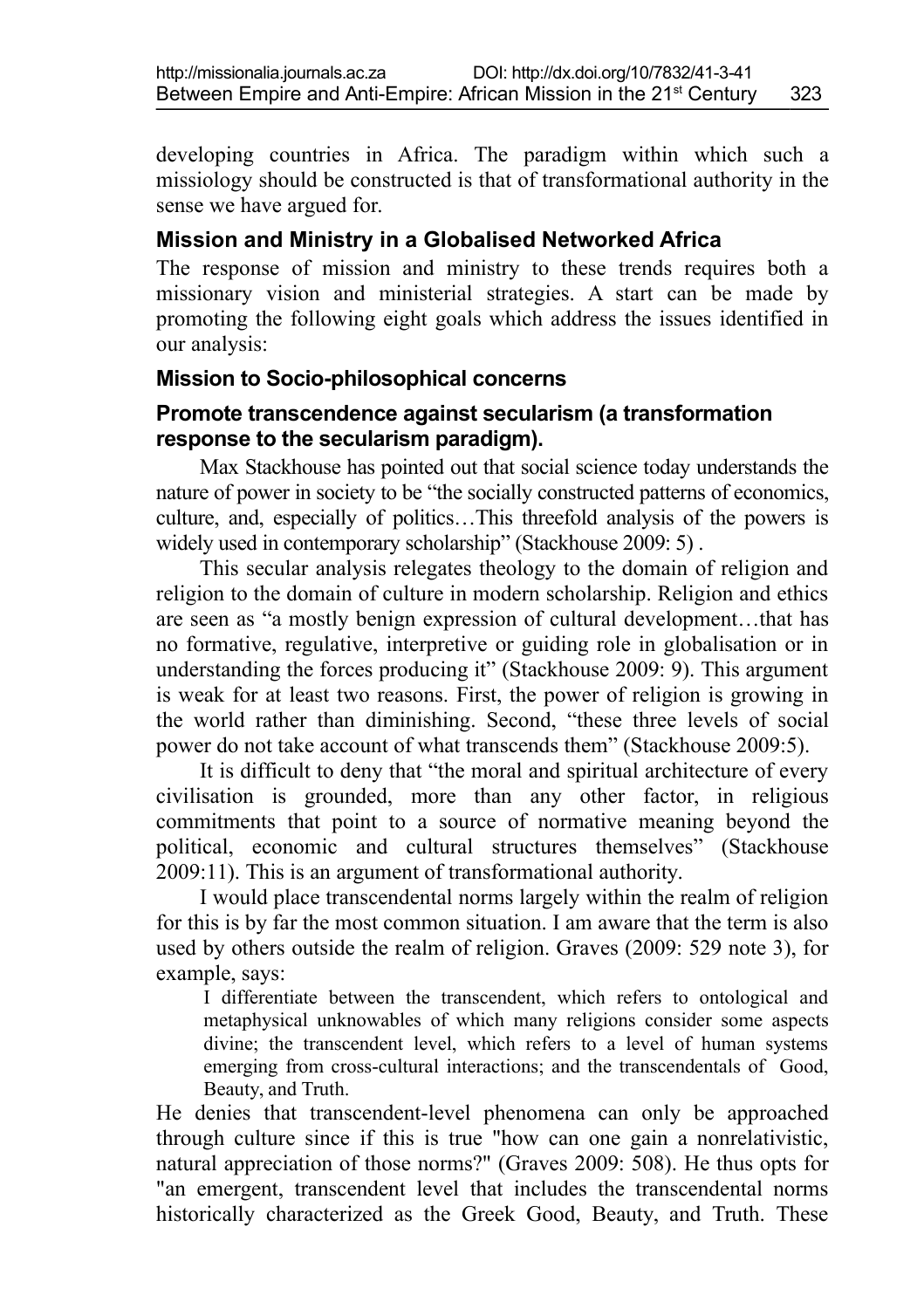norms require a dynamic existence similar to Spirit in Royce's community of interpretation.  $(.528)^{24}$  $(.528)^{24}$  $(.528)^{24}$ 

Without the promotion of foundational ethical values coming from transcendental norms which are generally rooted in religion, societies have "no ethical principles behind them, no interest-guiding spirit in them and nothing more governing them than the struggle to get and keep political power, economic wealth and cultural sovereignty" (:7). Events in many countries today would suggest that this is happening already. The situation is particularly acute in developing societies which undergo rapid social transformation leading to cultural, moral and environmental turmoil. We are seeing many signs of this in South Africa today.

### **Articulate the role of religion in society today (a transformation response to the metaphysics paradigm).**

The role of religion in modern societies was the topic of a dialogue between Jurgen Habermas and Joseph Ratzinger in January 2004. Habermas had previously conceded that values such as human dignity, morality of consciousness and democracy are the legacy of "the Judaic ethic of justice and the Christian ethic of love…up to this day there is no alternative to it" (Habermas 2002:151). In his paper he affirms that secularism has been superseded by a post secular society in which religion continues to flourish and states: "I do not wish to speak of the phenomenon of the continued existence of religion in a largely secularised environment simply as a societal fact: philosophy must take this phenomenon seriously from within, so to speak, as a cognitive challenge" (Habermas 2006:38; my italics). Consequently, he concludes: 'In the Post secular society, there is an increasing consensus that certain phases of the "modernisation of the public consciousness" involve the assimilation and reflexive transformation of both religious and secular mentalities' (:47).

In his paper, Ratzinger (now Pope Benedict XVI) asks: How can the question of the ethical foundation of law be resolved? He argues that it cannot be resolved through majority will as there are many examples where the majority has imposed injustice on the minority. Nor indeed can it be resolved on norms coming from the modern period alone since "Islam has defined its own catalogue of human rights, which differ from the Western catalogue" (Ratzinger 2006:61) and China "is asking whether 'human rights' are merely a typically Western invention - and one that must be looked at critically" (:61). In addition both religion and reason have to be doubted since, individually, each has sometimes led to violence (63-66).

<span id="page-17-0"></span> $24$  He goes on to argue that transcendentals exist within the transcendent level (Graves 2009: 529 note 3)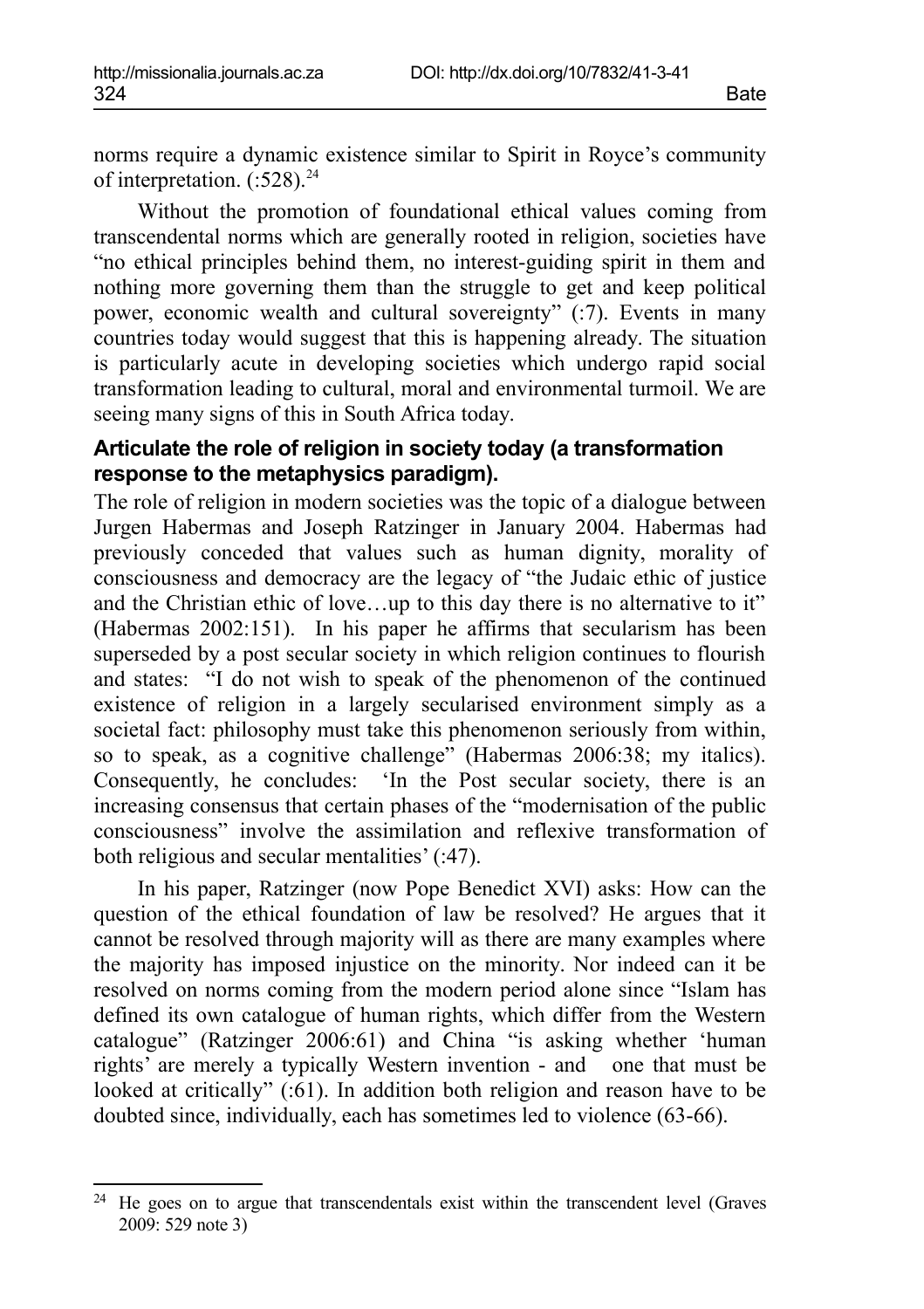Ratzinger concludes that only an analysis of power and law in terms of both religion and reason can promote a discussion leading to an ethic to inform law. "Accordingly I would speak of a necessary relatedness between reason and faith and between reason and religion, which are called to purify and help one another" (Ratzinger 2006:78). In addition he suggests that such a discussion needs to take place within the intercultural context of the world today "It is important to include the other cultures in the attempt at a polyphonic relatedness, in which they themselves are receptive to the essential complementarity of reason and faith" (:79).

Ratzinger's views create a major task for theologians in the globalised networked world today. The promotion of the centrality of religion in the analysis of power and law in society is one of the central tasks of theology today and shows the need for academic institutions of theological research. This is an argument of transformative authority.

South Africa as a constitutional democracy follows the three fold analysis of power in society presented by Stackhouse. It is noticeable that Universities in South Africa are removing faculties or schools of theology and placing them under schools of religion or culture. It may be increasingly important for faith based organisations to establish tertiary academic institutions approved by the Department of education and accredited by the Council for Higher education.<sup>[25](#page-18-0)</sup> Networking amongst these institutions focussing on the contribution of theology to global society will be essential in future. It will also help promote matters found in the recent signed South African Charter of religious rights and freedoms as required by section 234 of the Constitution.[26](#page-18-1)

#### **Mission to Socio-ethical Concerns**

#### **Promote transformation identities against resistance anti-empire identities (a transformation response to the resistance-coping paradigm).**

When anti-empire limits itself to resistance against empire it creates identities predicated either on engagement through violence or withdrawal into dependency driven glee states such as substance abuse or para-religious, forms of euphoria. These two identities are manifestations of the resistance-coping paradigm.

Faced with the power of empire, Christianity must promote transformation as the final goal for human identity and commitment. If Castells is right, and the quest for human identity is to be one of the

<span id="page-18-0"></span><sup>&</sup>lt;sup>25</sup> The Catholic Church has done that with the establishment of St Joseph's Theological Institute and St Augustine College as tertiary academic institutions in South Africa. The latter was established as a Catholic University in 2009. Many Protestant schools are also following this path.

<span id="page-18-1"></span><sup>&</sup>lt;sup>26</sup> Signed at the University of Johannesburg on 21 October 2010. See Benson 2011.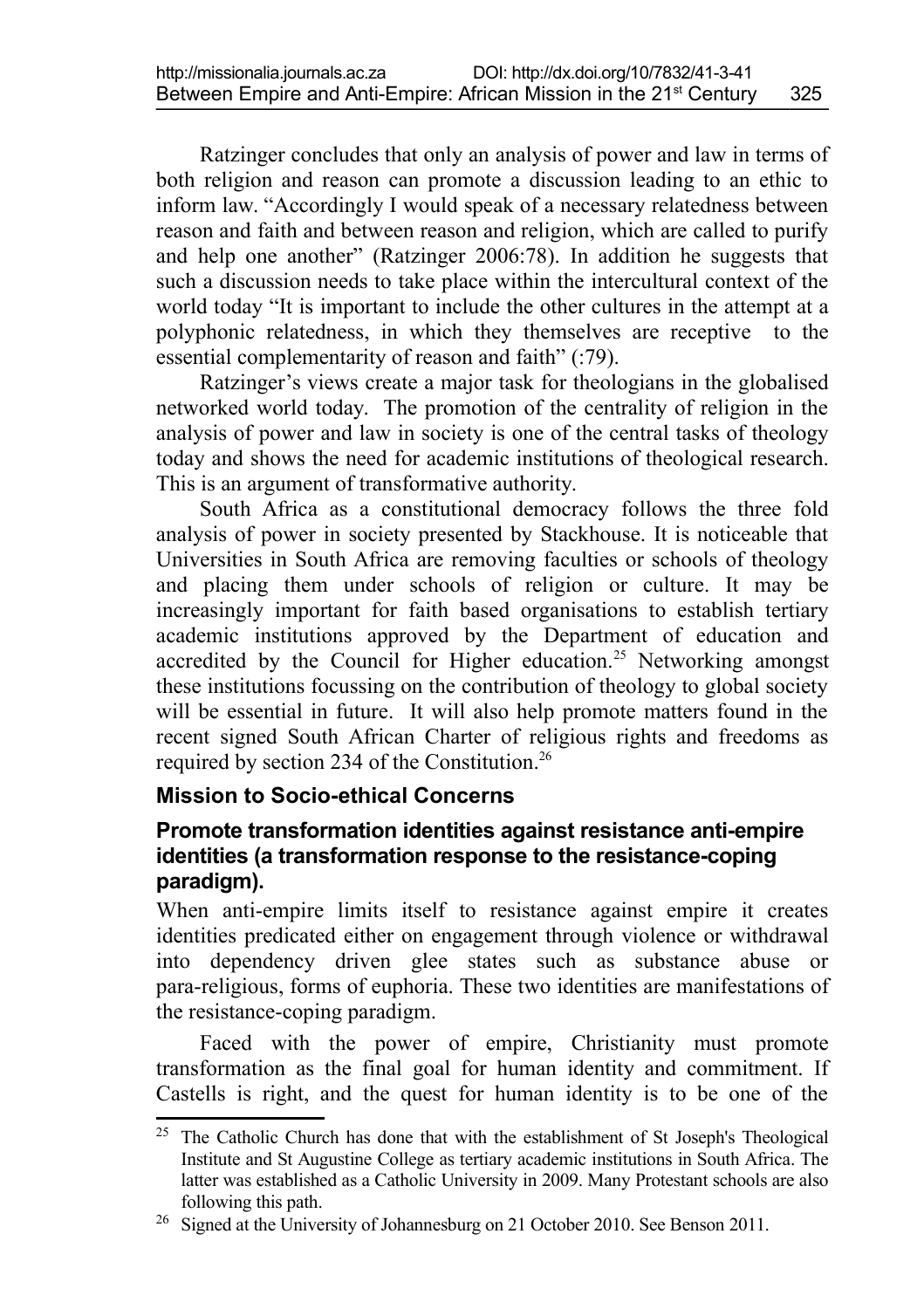prevailing issues of the information revolution, then new Christian identities are needed as a legitimate response to human identity needs in a networked society. The Church has a major mission here. The challenge will be to offer a coherent, comprehensive identity for humanity in the globalised information age. Such an identity should not just be a resistance identity but must provide a vision for transforming the network and the global world. The Christian vision of salvation through suffering, death and resurrection of the weak is eminently appropriate to this task and is a statement of transformational authority. The task of missiology is to continue to develop theological responses that address issues and problems that result from global systems.[27](#page-19-0) Theologies of development, liberation, inculturation, feminism, ecology and human rights are examples of theological responses which have been helpful in establishing Christian identity amongst networked groups.<sup>[28](#page-19-1)</sup>

#### **Promote morality against selfishness (a transformation response to the justice and solidarity paradigms).**

The prioritising of materialist concerns to the detriment of ethical behaviour and concern for the exploited is a major manifestation of global empire. Christian mission must continue to promote the construction of a Christian ethic of justice in a world where bankers receive obscene bonuses whilst ordinary citizens are being made to pay for the financial crisis since 2008. Much of the protest in Europe and North America is about this injustice which increases the gap between rich and poor everywhere.

Pope John Paul II constructed such an ethic on the theological anthropology of human solidarity. In 1987 he wrote: "in a world divided and beset by every type of conflict, the conviction is growing of a radical interdependence and consequently of the need for a solidarity which will take up interdependence and transfer it to the moral plane" (SRS §26). Such solidarity "is valid when its members recognize one another as persons (SRS §39). It places demands on all those:

who are more influential, because they have a greater share of goods and common services, should feel responsible for the weaker and be ready to share with them all they possess. Those who are weaker, for their part, in the same spirit of solidarity, should not adopt a purely passive attitude or one that is destructive of the social fabric, but, while claiming their legitimate rights,

<span id="page-19-0"></span><sup>27</sup> In applying the global concept of 'flow' to theology Schreiter (1997:x) posits the notion of 'global theological flows' that are a kind of coherent comprehensive theological narrative/discourse which addresses a particular human condition. They have a global dimension to them because they deal with issues which occur throughout the global system.

<span id="page-19-1"></span><sup>&</sup>lt;sup>28</sup> Schreiter (1997:16) suggests that religion can be helpful to the networked society by providing answers to 'alienating and impersonal' global systems. Religion can do this by providing 'the telos that global systems lack'.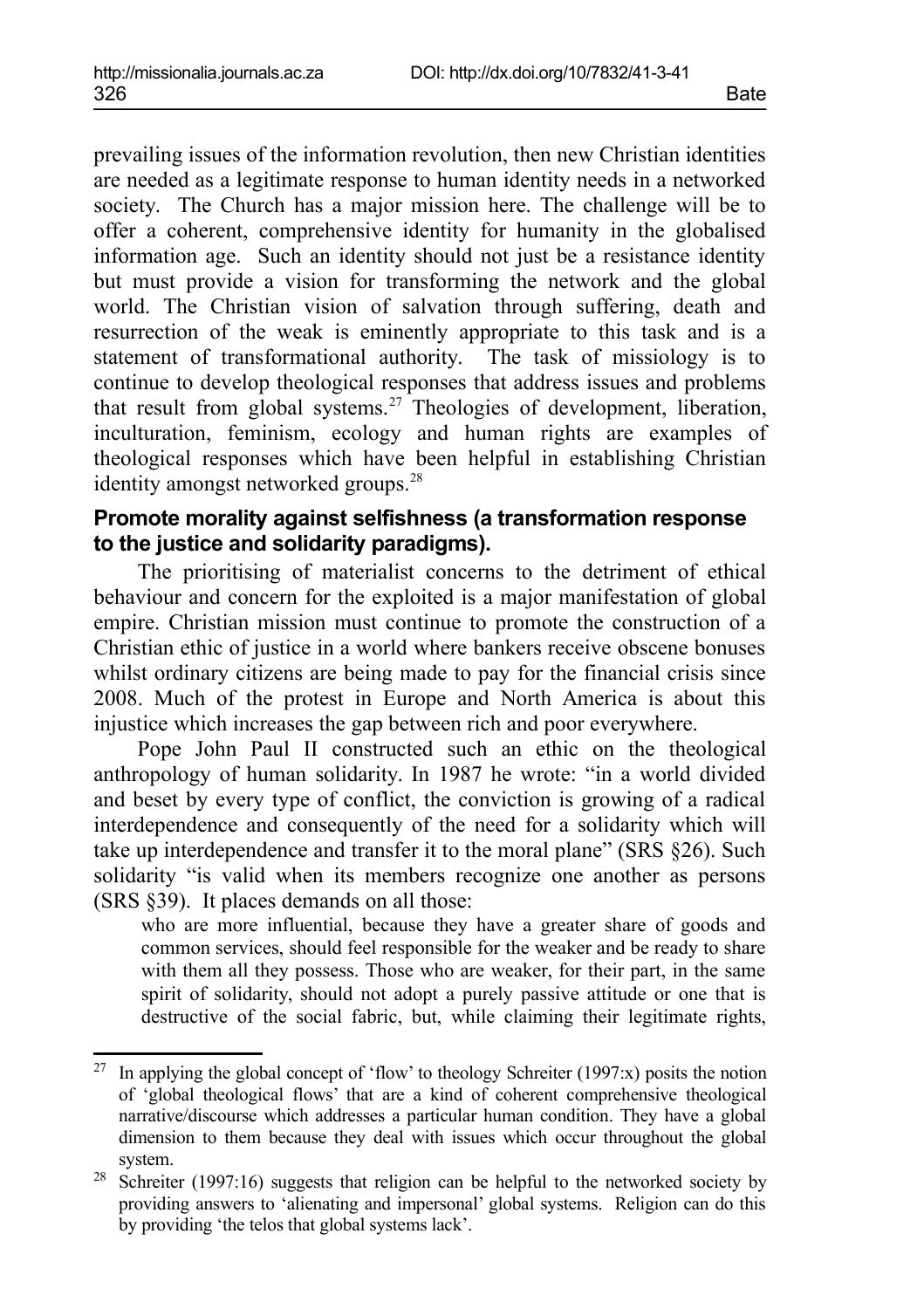should do what they can for the good of all. The intermediate groups, in their turn, should not selfishly insist on their particular interests, but respect the interests of others (SRS §39).

The transformation of South Africa since 1994 has brought political freedom, economic growth and development as well as sociocultural self-determination. This is an act of transformational authority. However there have been consequences in that previously hidden social contexts of marginalisation and suffering in our country have become more visible. In addition there are many examples of the moral breakdown of social structures within which people can feel safe and protected and live fully human lives. Today we especially need a church which promotes a moral vision on the level of social and societal interaction. Indeed "the root mission of the churches is to work to inform the moral sensibilities of market societies so that the respect and enhancement of the integrity of life are basic to the self-understanding and ethos of a society" (Schweiker 2000:138).

#### **Mission to Socio-economic concerns**

#### **Promote local mission to the unemployed (a transformation response to the justice paradigm).**

Given that unemployment as an intrastate phenomenon, will become a major signifier of poverty in the globalised networked world, an important aspect of the promotion of justice will be in the mission to the unemployed. Obviously there are many ways in which this mission can be articulated. I would like to make a few suggestions here.

Firstly the Church can provide resources to help the poor who are characterised by disconnectedness from the network and its resources. Great creativity will be required to develop cost effective uses of electronic networks for mission to the unemployed. This is a major challenge for mission today. Such access could provide a free source of information, and skills training for the unemployed. It can also help in providing ways to set up small scale local businesses. Information technology through social media can also be used to provide more effective advocacy for the unemployed.

Secondly the Church will need to continue and improve its response to human needs on the physical and structural levels. On the physical level we will continue to need those who will offer food, shelter, and hope to the destitute, homeless and unemployed. The need for organisations such as Mother Theresa's Missionaries of Charity is not likely to end soon. On the structural level, it will be important to help people improve their social infrastructure in order to improve the quality of life of the marginalized.

Globalisation means that Church organisations will increasingly have to cooperate with other like-minded organisations for social upliftment of the poor. A striking example of this was the cooperation between Catholics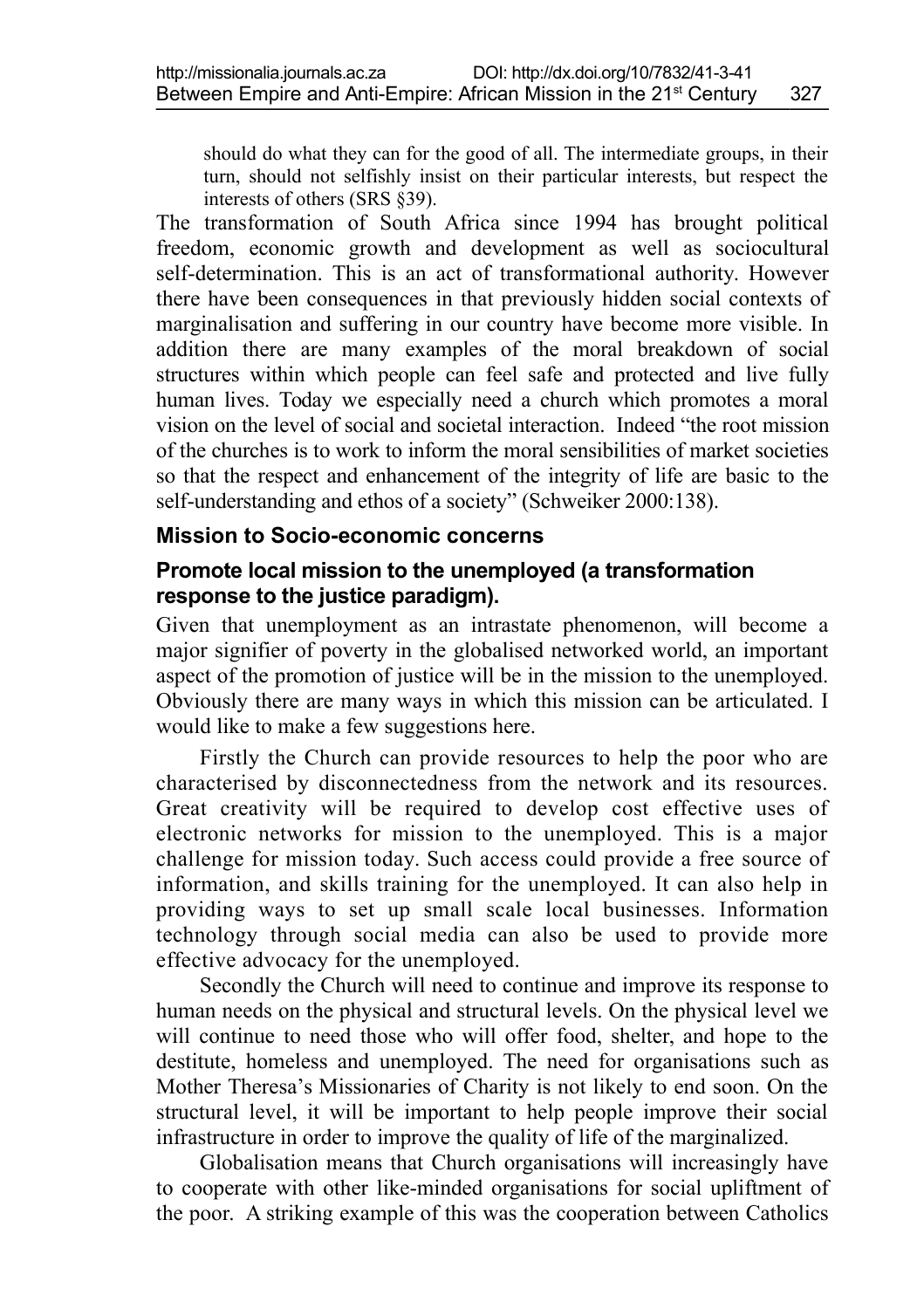and communists in Kerala, India in literacy campaigns, health care and housing (Morar 2002: 99-105; 156-159).

Mission to the poor will continue to have a political dimension in advocacy for better and more just conditions for the poor respecting of the dignity of all. Advocacy will also need to operate on the global level in the struggle for an international order that can respond to the deleterious effects of the emerging global empire including unbridled capitalism and the rise of globalised crime.

#### **Promote human development (a transformation response to the development paradigm).**

Mission will need to focus on human development, something that is not new. During the colonial era the focus was on mission schools, mission hospitals and clinics as well as development programmes in agriculture. Today, a focus on human development will to focus on Africa as a site of emerging market countries such as the BRICS. There is a real opportunity for collaboration between African governments and churches in the setting up of development programmes for the poor in order to help them participate in the growth that will come. The prophetic words of Pope Paul VI in his encyclical Populorum Progressio ring particularly true today. Elsewhere I have indicated how they prefigure the Millennium Development Goals.<sup>[29](#page-21-0)</sup> Areas of missionary activity include skills training programmes, specific development programmes in the major centres of unemployment (rural areas and informal settlements) and adult education programmes including literacy, health care, and housing.

The promotion of human development amongst the poor as a sign of solidarity is further enhanced when such development is financed from within the society by the rich. Paul VI wrote: "There is no progress toward the complete development of women and men without the simultaneous development of all humanity in the spirit of solidarity" (PP §43). Evangelisation of the rich regarding human solidarity is thus a prime activity of the mission for human development.

#### **Mission and Evangelisation.**

#### **A Church which promotes conversion (a transformation response to the spirituality paradigm).**

Faced with a new context and new human needs, the first response of Christians must be openness to conversion. This is a renewed conversion to Jesus Christ and his presence in the people of this world today. Conversion happens when we find a treasure hidden in a field (Mt 13:44). Such conversion sees the presence of God in the new context of our world. It

<span id="page-21-0"></span><sup>&</sup>lt;sup>29</sup> "Faith and Secularism in the Context of Developing Countries: A Pastoral Response". *Missionalia* Forthcoming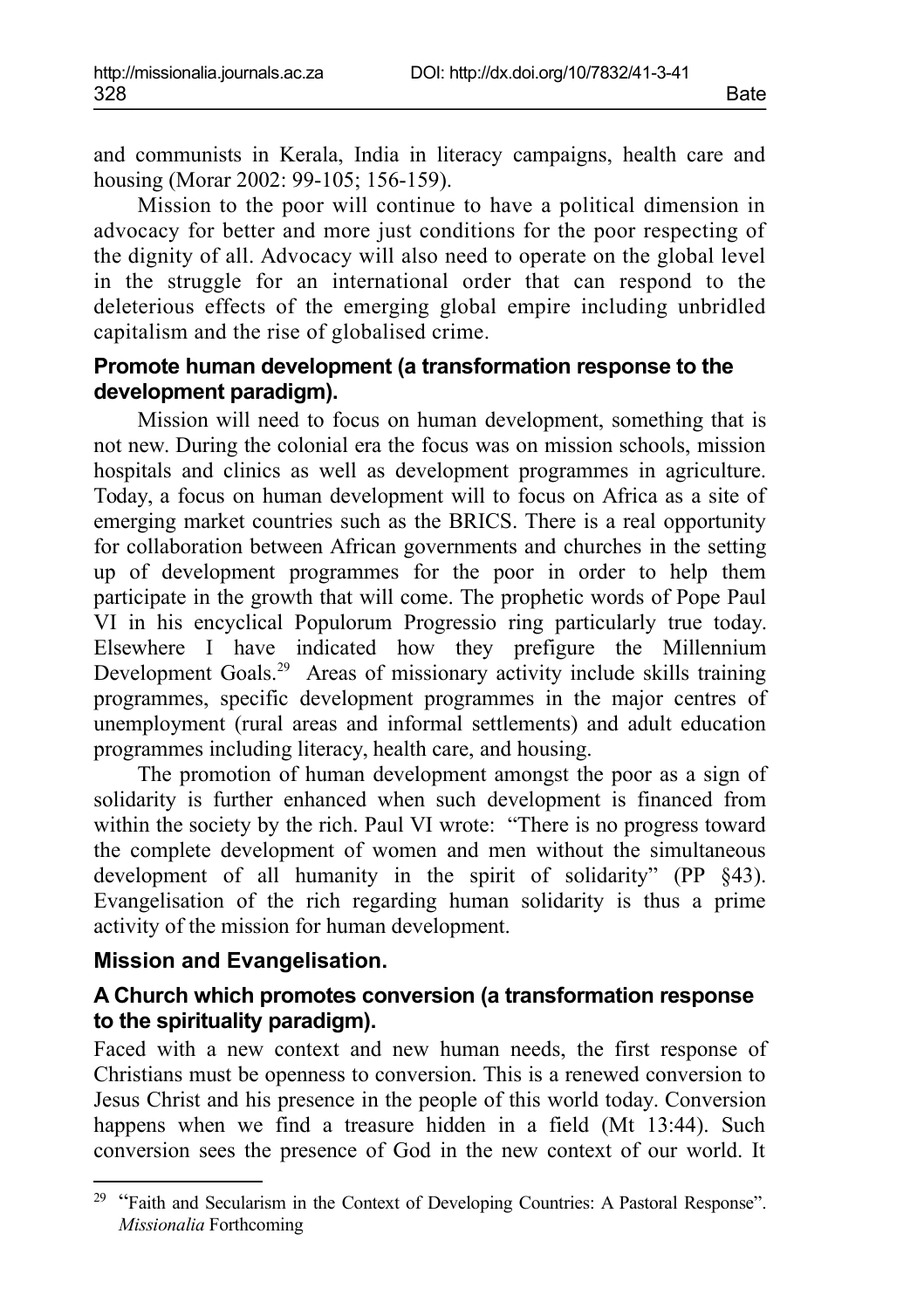moves us away from former, familiar and even self-centred practices towards providing hope and transformation in the future. This good news is God's message to us because conversion always comes from God.

Conversion leads to a commitment to the poor who are blessed; and away from a religion of wealth and blessing for me and mine. It also requires a search for new spiritualities to respond to this time. The emergence, within the networked society of groups and organisations such as feminists, ethnic and cultural minorities within nations, gays and lesbians and others like these, together with the resurgence of older cultural traditions worldwide, requires a cultural understanding of such groups in order to develop missiological approaches which speak within their social space (Cf. Bellagamba 1992:2). The Church in Africa will need to respond to the challenge of cultural change brought about by the inpact of globalisation, information technology and development challenges.

All of these matters are issues within the discourse of inculturation leading to the well-known criteria for authenticity: "compatibility with the Gospel and union with the universal Church" (EA §62). Mission implies spreading the gospel in ways that are culturally intelligible and become good news to people within their own context.[30](#page-22-0) Indeed, 'good news' in the sense we have described it should be the principal litmus test for any missionary work we do. Is it good and is it new in this social context?

#### **Promote authentic religious experience (a transformation response to the spirituality paradigm).**

In a globalised networked world, immediate experience will be prioritised over learned behaviour. For Christianity this implies the increasing importance of personal religious experience. Bellagamba (1992:3) calls the revival of religious experience a 'megatrend' as people 'are thirsting for the divine' throughout the world. However, a lot of what passes for religious experience contains aspects of psychosocial manipulation. Consequently we need a missiology of religious experience that includes insights from psychology and anthropology as well as the theology of spiritual discernment.<sup>[31](#page-22-1)</sup> Greater understanding of the phenomenon will help to develop authentic approaches to evangelisation which help people to

<span id="page-22-0"></span> $30$  Hoedemaker (in Kirk & Vanhoozer 1997: 218) points out that missiology has always 'had more affinity to cultural studies than to philosophy'.

<span id="page-22-1"></span><sup>&</sup>lt;sup>31</sup> For many people, their first religious experience is one of being healed by a faith healer. These moments can often be evangelising for the person who then joins the new faith. Such religious healing rituals always include some kind of emotional experience which, in its simplest form, moves from negative feelings of fear, anxiety and concern to positive feelings of wellness, security and hope. Sometimes mechanisms such as catharsis can make the healing experience a very powerful one for the subject.. See Bate (1999:61-122)) for a psychological and anthropological analysis of religious healing techniques particularly in Pentecostal and African Independent Churches.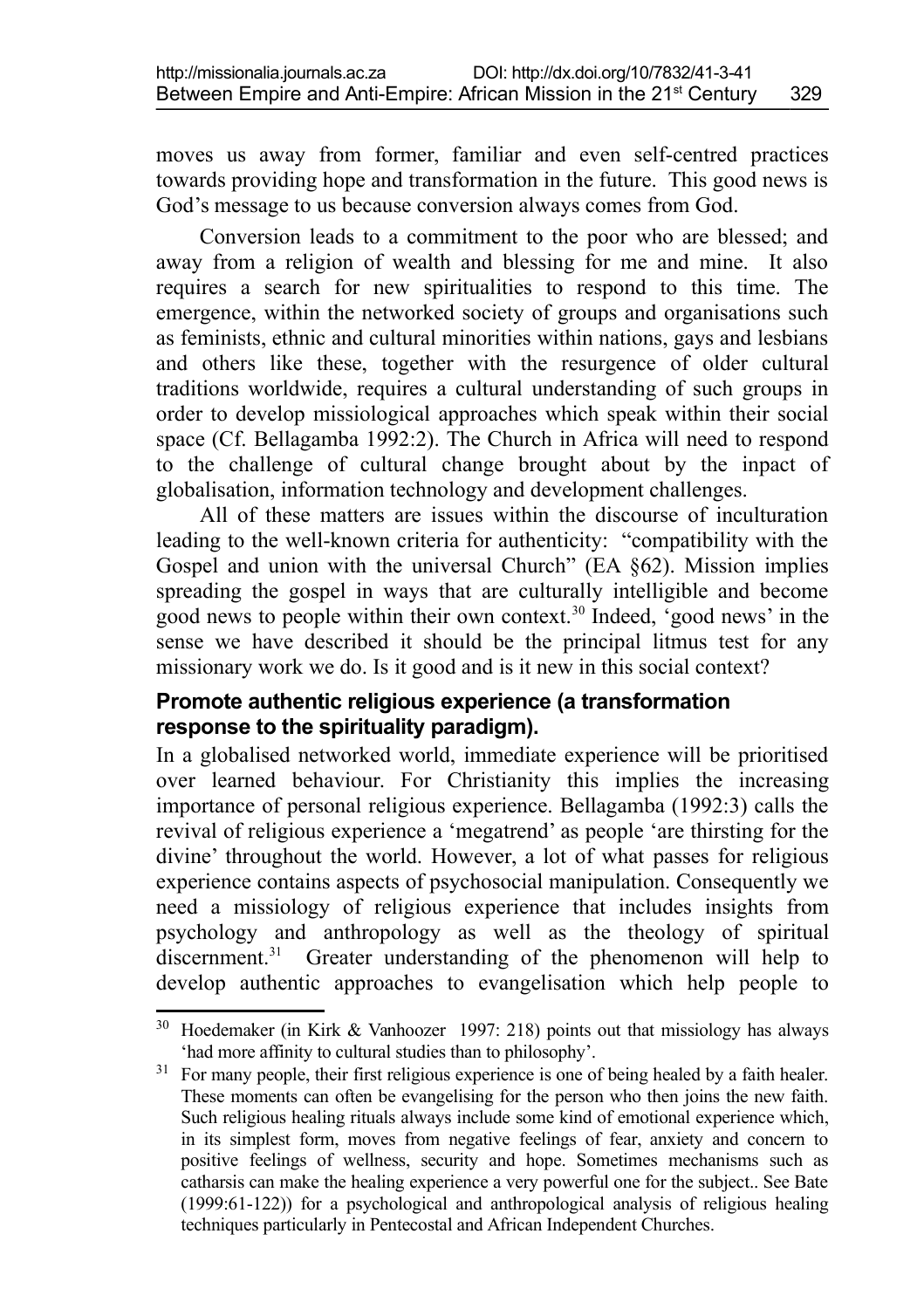experience the presence of God in their lives and reorientate their lives to him without emotional manipulation by practitioners.<sup>[32](#page-23-0)</sup>

Popular Catholicism remains a vital means of access to religious experiences "which satisfy their needs in life and work…They show that religion is for the people and not vice versa" (Amaladoss in Bamat & Wiest 1999: 272). We will see an increasing growth in the importance of Shrines, Pilgrimage centres, retreat centres and Mass religious revival events as some of the strategies for Church mission.

These matters raise the question of liturgy and worship. Indeed, it has been said that the response of Christianity to a globalised world requires "a liturgical vision through which Christians may learn to look at God's world through God's eyes" (Conradie 2011:7). This vision recalls the Church to a re-grounding of its Mission in the Mission of God recognising the liturgy provides us with our deepest insight into God's will. "The heart of the liturgical vision is Christian worship. Here the body of Christ rediscovers something the identity and character of the triune God…Put differently, the liturgy is the place where we learn anew to recognise  $God$ <sup>"</sup>  $($ :7).

## **Conclusion**

Religion, empire and anti-empire are found in most societies. Currently Africa finds itself between empire and anti-empire as it moves into the 21st century. Social and religious trends here can be defined in terms of the secularism paradigm, the metaphysics paradigm, the justice paradigm, the resistance-coping paradigm, the solidarity paradigm, the development paradigm, and the spirituality paradigm. The empire/anti-empire dialectic can be resolved in terms of a missiology based on transformational authority centred in the paschal mystery. Such a missiology should promote transcendence against secularism, articulate the role of religion in society today, promote transformation identities against resistance identities, promote morality against selfishness, promote local mission to the unemployed, promote human development amongst the poor and promote authentic conversion and authentic religious experience.

## **Bibliography**

Balkin, J. 1998. Cultural Software: A Theory of Ideology. New Haven: Yale University Press.

- Bamat, T. and Wiest, J. 1999. Popular Catholicism in a World Church. Seven Case Studies in Inculturation. NY: Orbis.
- Bate, S. 1999. The Church under Apartheid, in Brain, J, & Denis, P. The Catholic Church in Contemporary Southern Africa, 151-186.

<span id="page-23-0"></span><sup>32</sup> See Carrier 1988: 47ff on psycho sociology of religious belonging.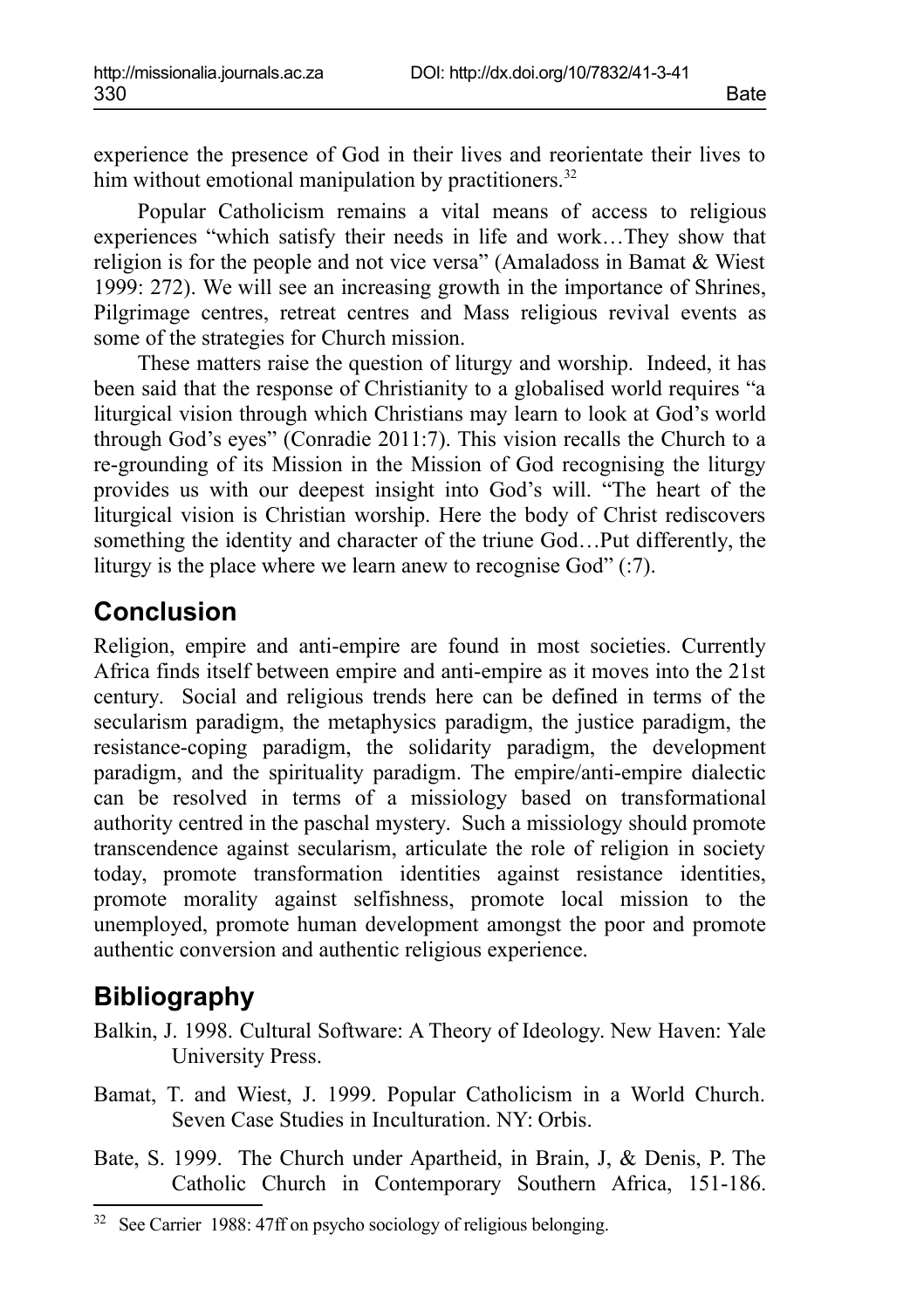Pietermaritzburg: Cluster Publications.

- Bellagamba, A 1992. Mission and Ministry in the Global Church. NY: Orbis.
- Benson, I. 2011. South African Charter of Religious Rights and Freedoms. International Journal for Religious Freedom 4,1:125-134.
- Boesak, A. 1977. Farewell to Innocence: A Socio-Ethical Study on Black Theology and Power. N.Y.: Orbis.
- Boesak, A. 2009. Globalisation : The Politics of Empire, Justice and the Life of Faith. Stellenbosch: SUN Press.
- Boff, L. & Boff, C. 1984. Salvation and Liberation: In Search of a balance between Faith and Politics. N.Y.: Orbis.
- BRIC 2010. 2nd BRIC Summit of Heads of State and Government Joint Statement - Brasília, April 15, 2010, viewed September 2011,  $\lt$ http://eng.special.kremlin.ru/ref\_notes/5 >
- Brueggemann, W. 2008. Faith in the Empire, in Horsley, R. ed. In the Shadow of Empire. Louisville, Kentucky: Westminster John Knox, 25-40.
- Carey, G. 2008. The Book of Revelation as Counter-Imperial Script, in Horsley, R. In the Shadow of Empire. Louisville Kentucky: Westminster John Knox, 157-176.
- Carey, H. 2008. Religion and the "Evil Empire". Journal of Religious History 32,2: 179-192.
- Carrier, H. 1988. Psico-sociologia dell'appartenenza religiosa. Torino: Elle Di Ci.
- Castells, M 2000. The Information Age: Economy, Society and Culture. Volume I: The Rise of the Network Society. Oxford: Blackwell, 2nd edition.
- "Cathari". New World Encyclopaedia, viewed December 2011, <http://www.newworldencyclopedia.org/entry/Cathari >.
- Chapman, J. 1909. "Donatists". The Catholic Encyclopedia. Vol. 5. New York: Robert Appleton Company, viewed December 2011,
- < http://www.newadvent.org/cathen/05121a.htm >.
- Cobb J. 2003. Christianity and Empire. Presentation at a Conference on American Empire at Drew Theological Seminary, September 25th 2003. Viewed November 2011,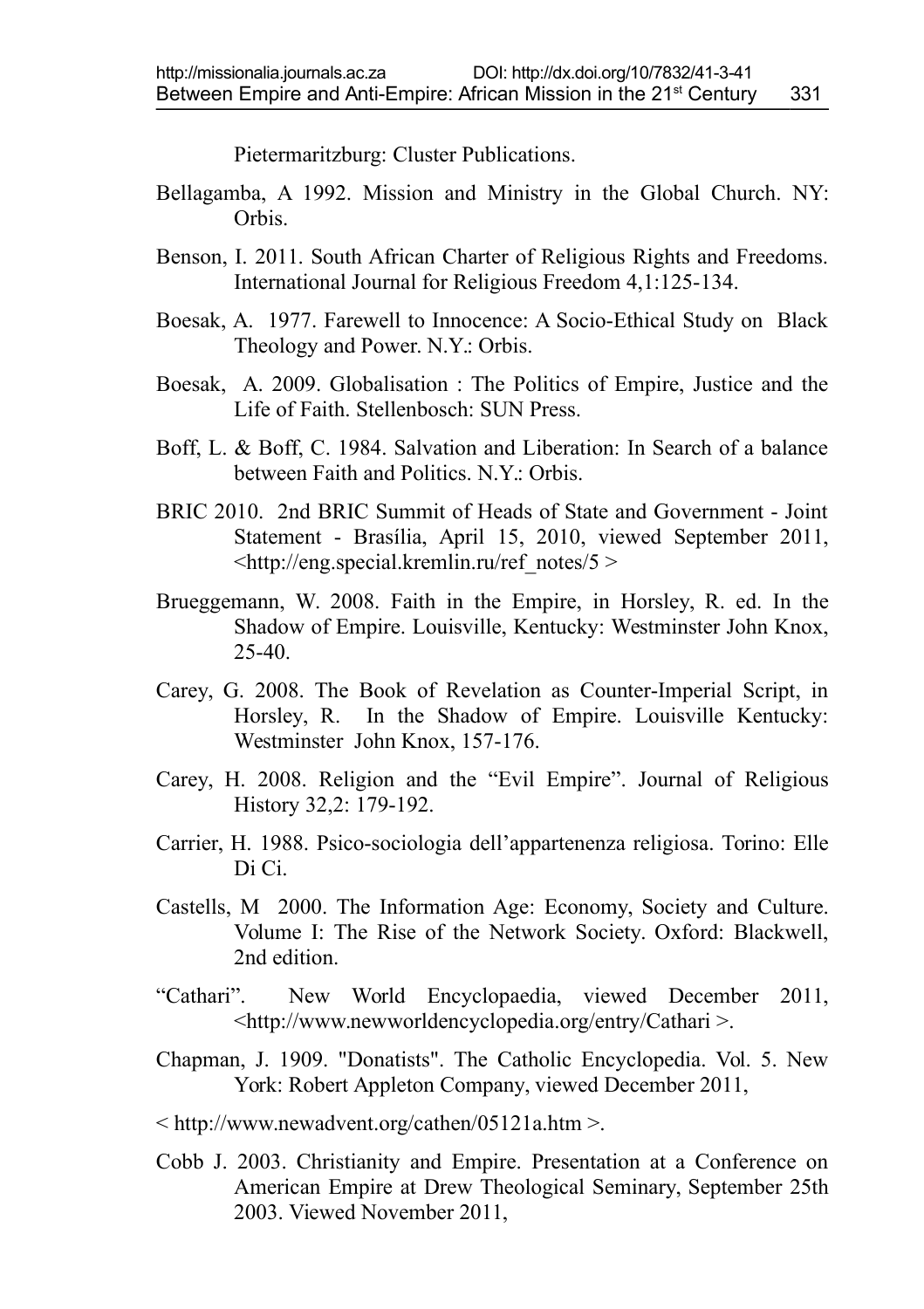< http://www.religion-online.org/showarticle.asp?title=3350 >.

- Conradie, E. 2011. Mission in a Globalised World: A New Vision of Christian Discipleship. A keynote address delivered at the conference of the Australian Association for Mission Studies (AAMS), Sydney, 22 to 25 September 2011. Viewed November 2011, <http://groupsthatclick.com/files/aams/ConradieKeynote1.pdf > .
- Crossan, J. 2008. Roman Imperial Theology, in Horsley, R. ed. In the Shadow of Empire. Louisville Kentucky: Westminster : John Knox: 59-74.
- Daneel, M. 1983. Communication and Liberation in African Independent Churches. Missionalia 11: 57-93.
- EA. Ecclesia in Africa. Apostolic Exhortation of Pope John Paul II, September 14 1995. Vatican.
- Economist 2011. Africa's impressive growth. 6 January, viewed August 2011, < http://www.economist.com/blogs/dailychart/2011/01/ daily chart >.
- Elliot, N. 2008. The Apostle Paul and Empire, in Horsley, R. ed. In the Shadow of Empire. Louisville Kentucky: Westminster John Knox, 97-116.
- Foerster, W.1964. exousia (ἐξουσία), in Kittel, G ed Bromily G (trans.) , in Theological Dictionary of the New Testament. Grand Rapids: Wm B. Eerdmans Publishing Company,562-574.
- Friesen, S. 2001. Imperial Cults And The Apocalypse Of John: Reading Revelation In The Ruins. Oxford: University Press.
- Gascoigne, J. 2008.Introduction: Religion and Empire, an Historiographical Perspective. Journal of Religious History 32,2: 159-178.
- "Glocalisation". Blackwells Encyclopedia of Social Science, viewed December 2011, <http://www.sociologyencyclopedia.com/public/ tocnode? id=g9781405124331\_yr2011\_chunk\_ g978140512433113\_ ss1-62>
- Goldman Sachs Global Economics Group. 2007. Brics And Beyond. NY: Goldman Sachs, viewed Nov 2011, <www2.goldmansachs.com/our-thinking/brics/BRICs-and-Beyond  $html$
- Graves, M. 2009 . The emergence of transcendental norms in human systems. Zygon 44, 3: 501–532
- Gutiérrez, G. 1973. A Theology of Liberation. NY: Orbis.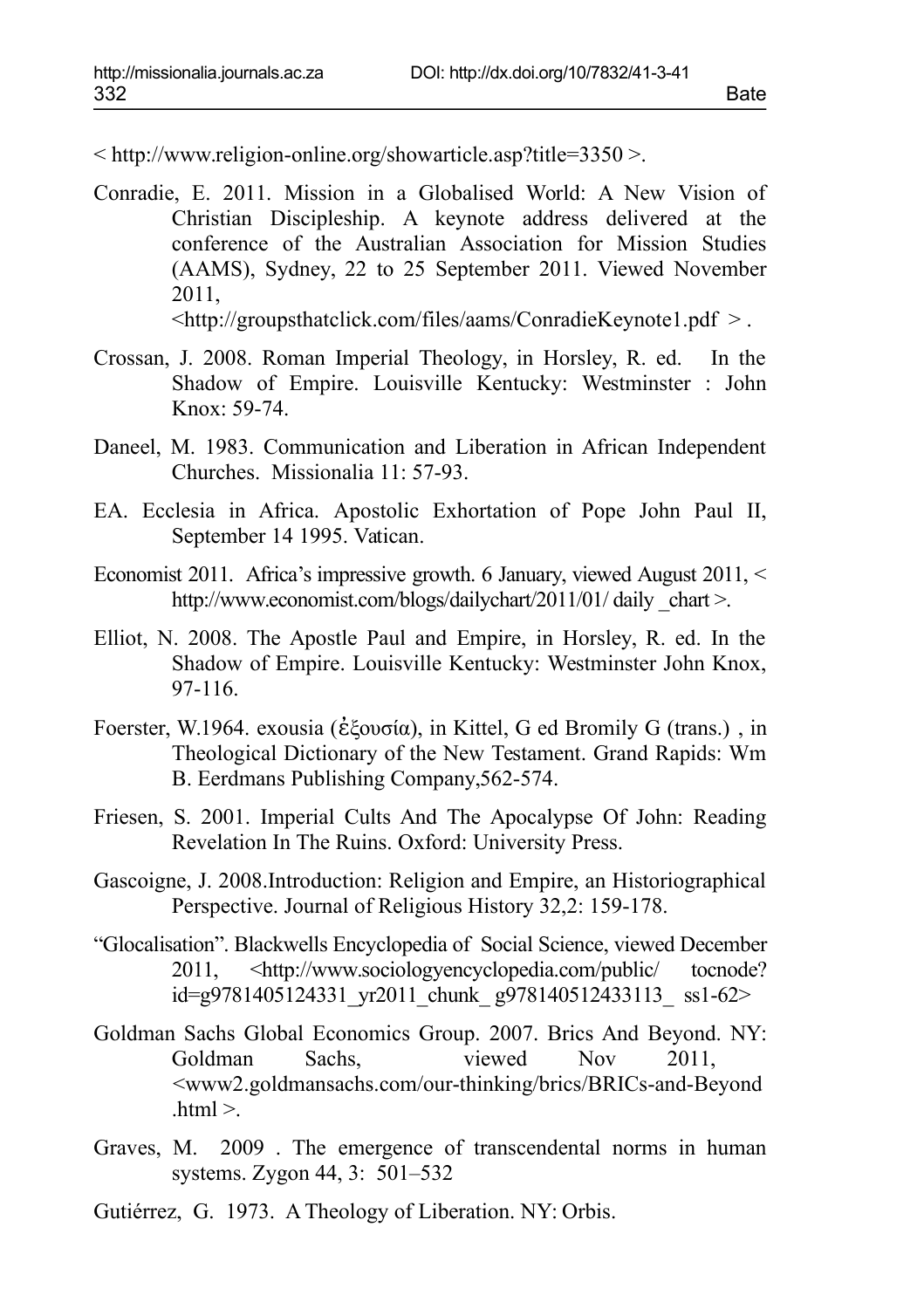- Habermas, J, 2002. Religion and Rationality: Essays on Reason, God, and Modernity. Cambridge Ma: MIT Press.
- Habermas, J, 2006. Prepolitical foundations of the Democratic State, in Schuller, F. ed. The Dialectics of Secularisation. San Francisco: Ignatius: 19-52.
- Hall, D. 2007. Christianity and Empire, in Living Faithfully in the Midst of Empire, Report to the 39th General Council Toronto: United Church of Canada, Appendix A.
- Halsall, P. 1997. "Theodosian Code XVI.i.2". Medieval Sourcebook: Banning of Other Religions. Fordham University. viewed Dec 2011, <http://www.fordham.edu/halsall/source/theodcodeXVI.html >.
- Herrin, J. 1987. The formation of Christendom. NJ: Princeton.
- Horsley, R. 2003. Religion and Empire. Minneapolis, MN: Fortress Press.
- Horsley, R. ed. 2008. In the Shadow of Empire. Louisville Kentucky: Westminster John Knox.
- Kirk, J. and Vanhoozer, K. eds. 1999. To Stake a Claim: Mission and the Western Crisis of Knowledge. NY: Orbis.
- Latourette, K. 1938. The Thousand Years of Uncertainty: AD 500-AD 1500. NY: Harper and Brothers.
- Lifton, R. 1981. "Cult Formation." The Harvard Mental Health Letter Vol. 7, 8.
- Manavhela, G. F. 2009. An Analysis of the Theological Justification of Apartheid in South Africa: A Reformed Theological Perspective. Vrije Universiteit, Amsterdam. viewed December 2011, < http://dspace.ubvu.vu.nl/bitstream/1871/13313/5/9017.pdf >.
- McGrath, A. 1998. Historical Theology: An Introduction to the History of Christian Thought. Oxford: Blackwell Publishers.
- McGrath, A..2006. Christian Theology: An Introduction. NY: Wiley-Blackwell.
- Morar, M. 2002. Rethinking Liberation Theologies: The Cooperation between the Roman Catholic Church and the Communist Party (India) in Kerala: A Theological, Ethical Evaluation and Underpinnings for South Africa. Unpublished Master's thesis in Moral and Cultural studies. University of the North, Qwa qwa campus. South Africa.
- Nolan, A. & Broderick R.1987. Theology of Liberation for Southern Africa.